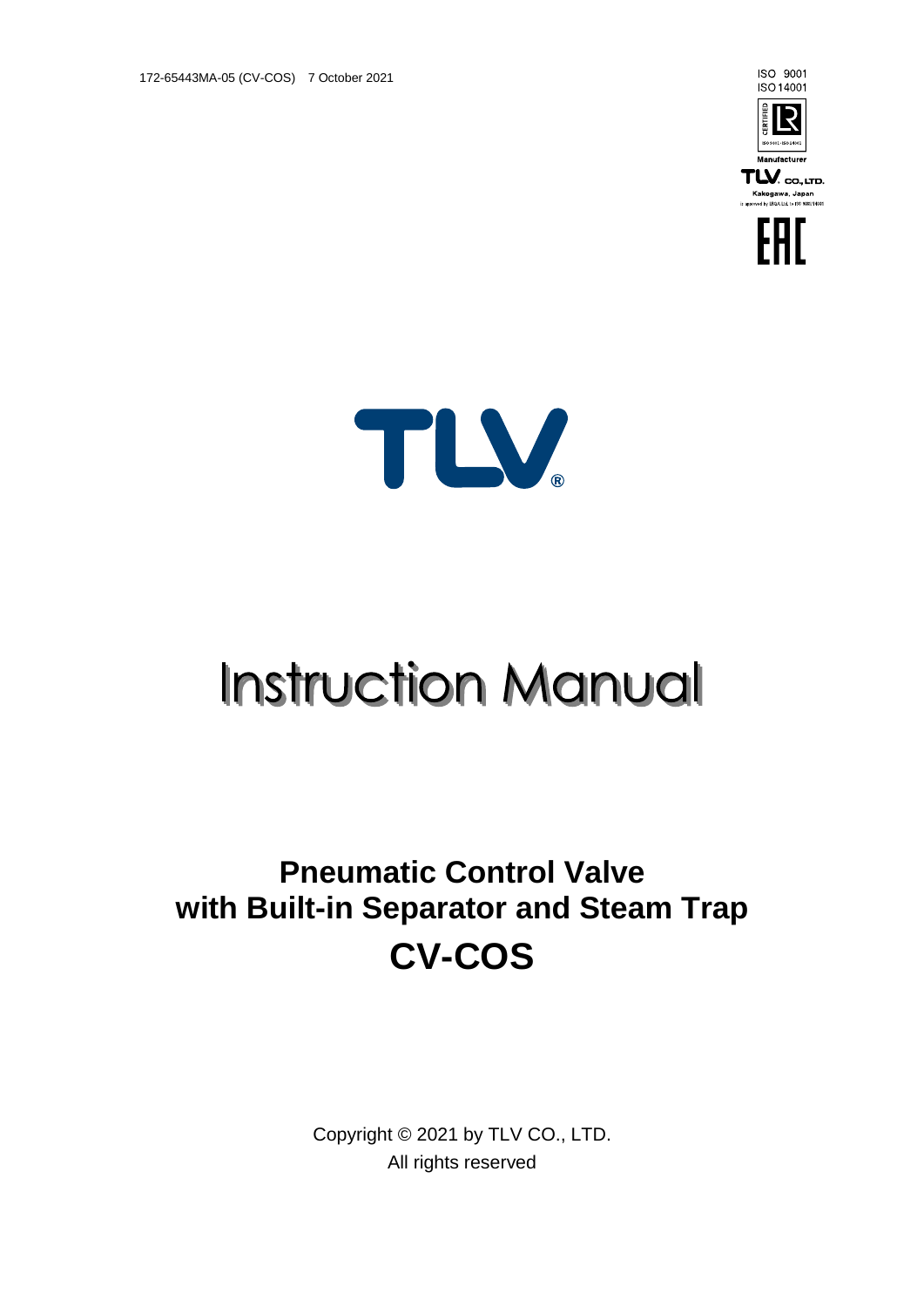## **Contents**

 $\overline{\mathbf{1}}$ 

| TLV EXPRESS LIMITED WARRANTY 22 |  |
|---------------------------------|--|
|                                 |  |
|                                 |  |
|                                 |  |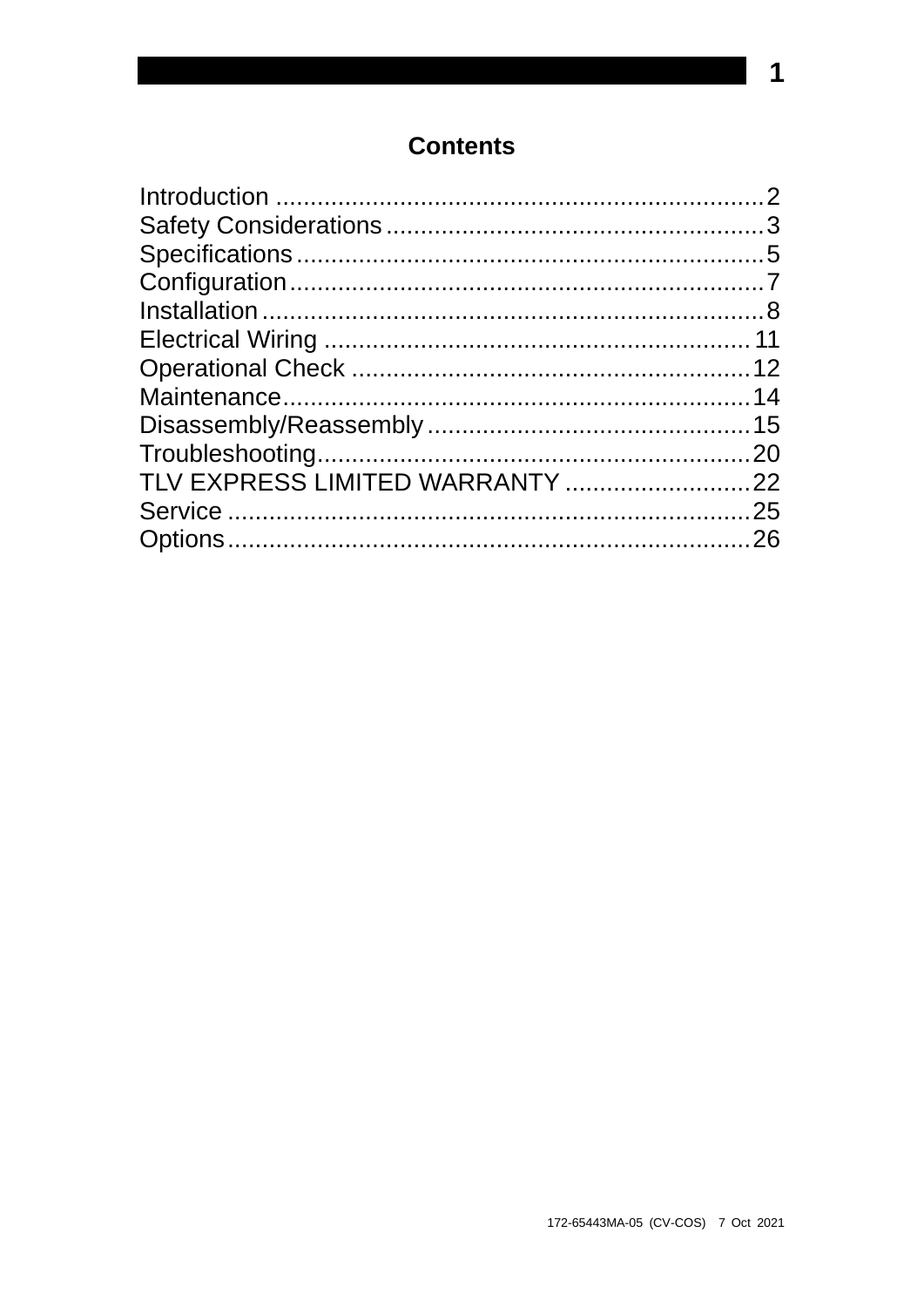## <span id="page-2-0"></span>**Introduction**

Thank you for purchasing the TLV pneumatic control valve with built-in separator and steam trap.

This product has been thoroughly inspected before being shipped from the factory. When the product is delivered, before doing anything else, check the specifications and external appearance to make sure nothing is out of the ordinary. Also be sure to read this manual carefully before use and follow the instructions to be sure of using the product properly.

The TLV pneumatic control valve with built-in separator and steam trap is a revolutionary product that combines an integrated positioner/diaphragm-type actuator with a separator and a steam trap. Steam-using equipment can achieve its intended efficiency only if the steam being used is very dry. Using steam in which matter such as condensate, scale or types of grease is entrained can not only result in problems with the steam-using equipment and in lowered productivity, but can also lead to shortened service life for and malfunction of the control valve. The CV-COS is a new control valve that offers a solution for these problems by supplying high-quality steam to the process and offering maximum productivity.

This instruction manual is intended for use with the model(s) listed on the front cover. It is needed not only for installation, but also for subsequent maintenance, disassembly/reassembly and troubleshooting. Please keep it in a safe place for future reference.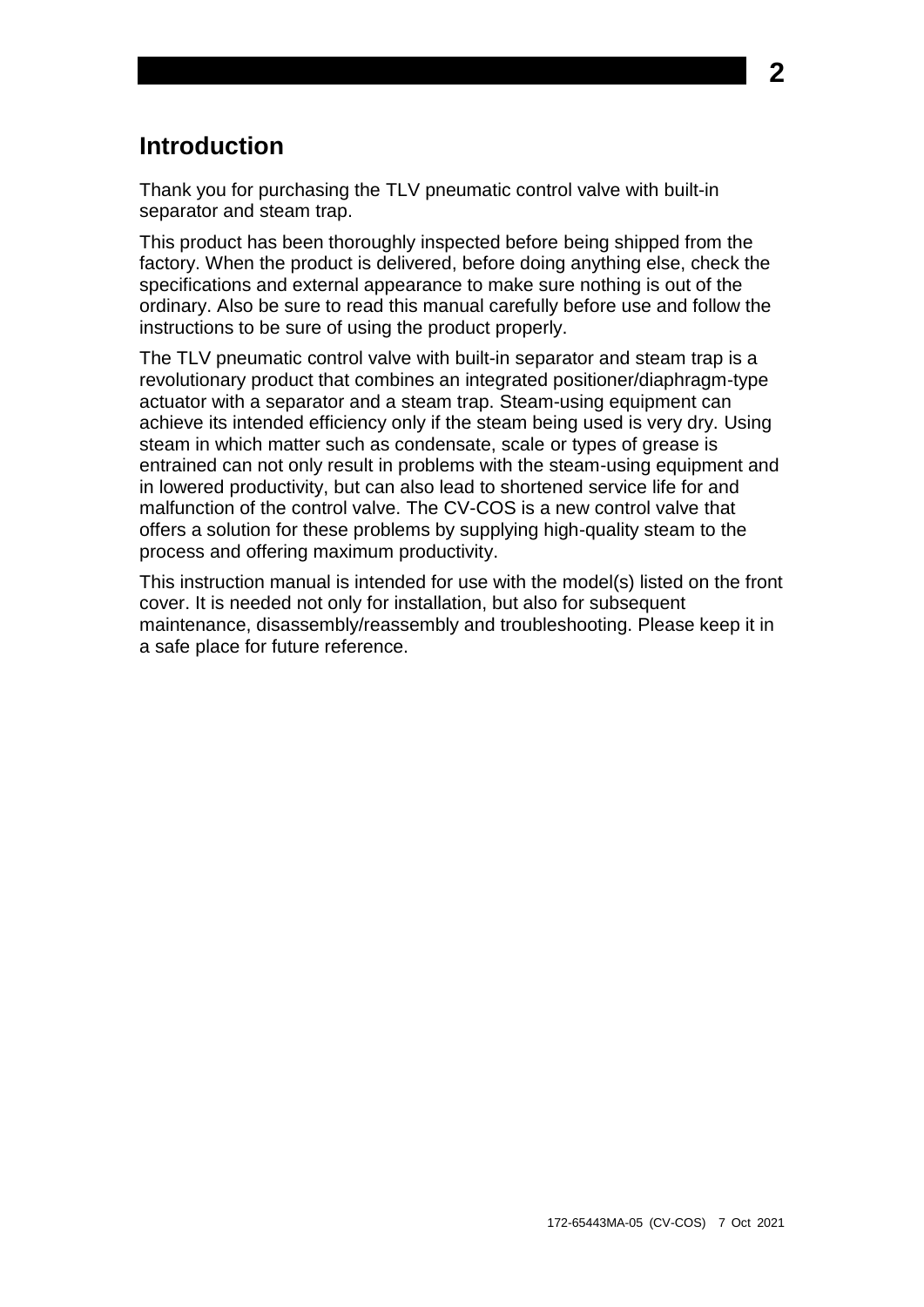## <span id="page-3-0"></span>**Safety Considerations**

- Read this section carefully before use and be sure to follow the instructions.
- Installation, inspection, maintenance, repairs, disassembly, adjustment and valve opening/closing should be carried out only by trained maintenance personnel.
- The precautions listed in this manual are designed to ensure safety and prevent equipment damage and personal injury. For situations that may occur as a result of erroneous handling, three different types of cautionary items are used to indicate the degree of urgency and the scale of potential damage and danger: DANGER, WARNING and CAUTION.
- The three types of cautionary items above are very important for safety: be sure to observe all of them as they relate to installation, use, maintenance and repair. Furthermore, TLV accepts no responsibility for any accidents or damage occurring as a result of failure to observe these precautions.

#### **Symbols Indicates a DANGER, WARNING or CAUTION item.** Indicates an urgent situation which poses a threat of death or serious injury Indicates that there is a potential threat of death or serious injury Indicates that there is a possibility of injury or equipment / product damage **NEVER apply direct heat to the float.** The float may explode due to increased internal pressure, causing accidents leading to serious injury or damage to property and equipment. **Install properly and DO NOT use this product outside the recommended operating pressure, temperature and other specification ranges.** Improper use may result in such hazards as damage to the product or malfunctions that may lead to serious accidents. Local regulations may restrict the use of this product to below the conditions quoted. **DO NOT use the product in excess of the maximum operating pressure differential.** Such use could make discharge through the steam trap impossible (blocked). **Use hoisting equipment for heavy objects (weighing approximately 20 kg (44 lb) or more)**. Failure to do so may result in back strain or other injury if the object should fall. **Take measures to prevent people from coming into direct contact with product outlets.** Failure to do so may result in burns or other injury from the discharge of fluids. **DANGER WARNING CAUTION WARNING ACAUTION**

Continued on next page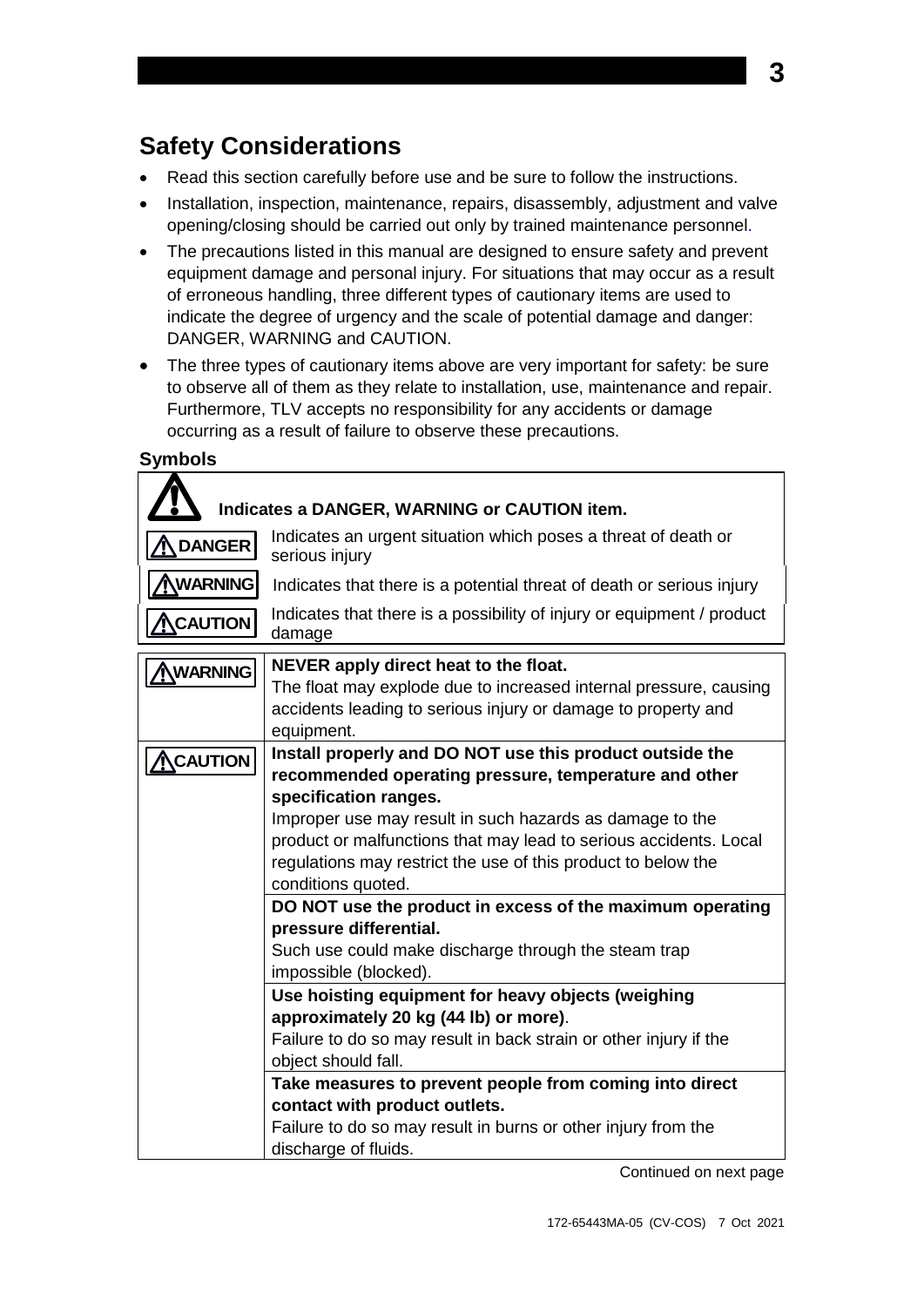| <b>CAUTION</b> | When disassembling or removing the product, wait until the       |
|----------------|------------------------------------------------------------------|
|                | internal pressure equals atmospheric pressure and the            |
|                | surface of the product has cooled to room temperature.           |
|                | Disassembling or removing the product when it is hot or under    |
|                | pressure may lead to discharge of fluids, causing burns, other   |
|                | injuries or damage.                                              |
|                | Be sure to use only the recommended components when              |
|                | repairing the product, and NEVER attempt to modify the           |
|                | product in any way.                                              |
|                | Failure to observe these precautions may result in damage to the |
|                | product and burns or other injury due to malfunction or the      |
|                | discharge of fluids.                                             |
|                | Do not use excessive force when connecting threaded pipes        |
|                | to the product.                                                  |
|                | Over-tightening may cause breakage leading to fluid discharge,   |
|                | which may cause burns or other injury.                           |
|                | Use only under conditions in which no freeze-up will occur.      |
|                | Freezing may damage the product, leading to fluid discharge,     |
|                | which may cause burns or other injury.                           |
|                | Use only under conditions in which no water hammer will          |
|                | occur.                                                           |
|                | The impact of water hammer may damage the product, leading to    |
|                | fluid discharge, which may cause burns or other injury.          |
|                | Make sure the power supply is OFF before carrying out work       |
|                | on the wiring or inspections involving disassembly.              |
|                | If such work is carried out with the power on, there is a danger |
|                | that equipment may malfunction or electric shock may occur,      |
|                | leading to injury or other accidents.                            |
|                | Make sure that wiring work requiring a special license is        |
|                | carried out by qualified personnel.                              |
|                | If carried out by unqualified personnel, overheating or short    |
|                | circuits leading to injury, fires, damage or other accidents may |
|                | occur.                                                           |
|                | When using this product, NEVER stand close to, or leave          |
|                | tools anywhere near, moving parts, such as the shaft.            |
|                | Contact with moving parts or objects becoming caught in moving   |
|                | parts could lead to injury or damage or other accidents.         |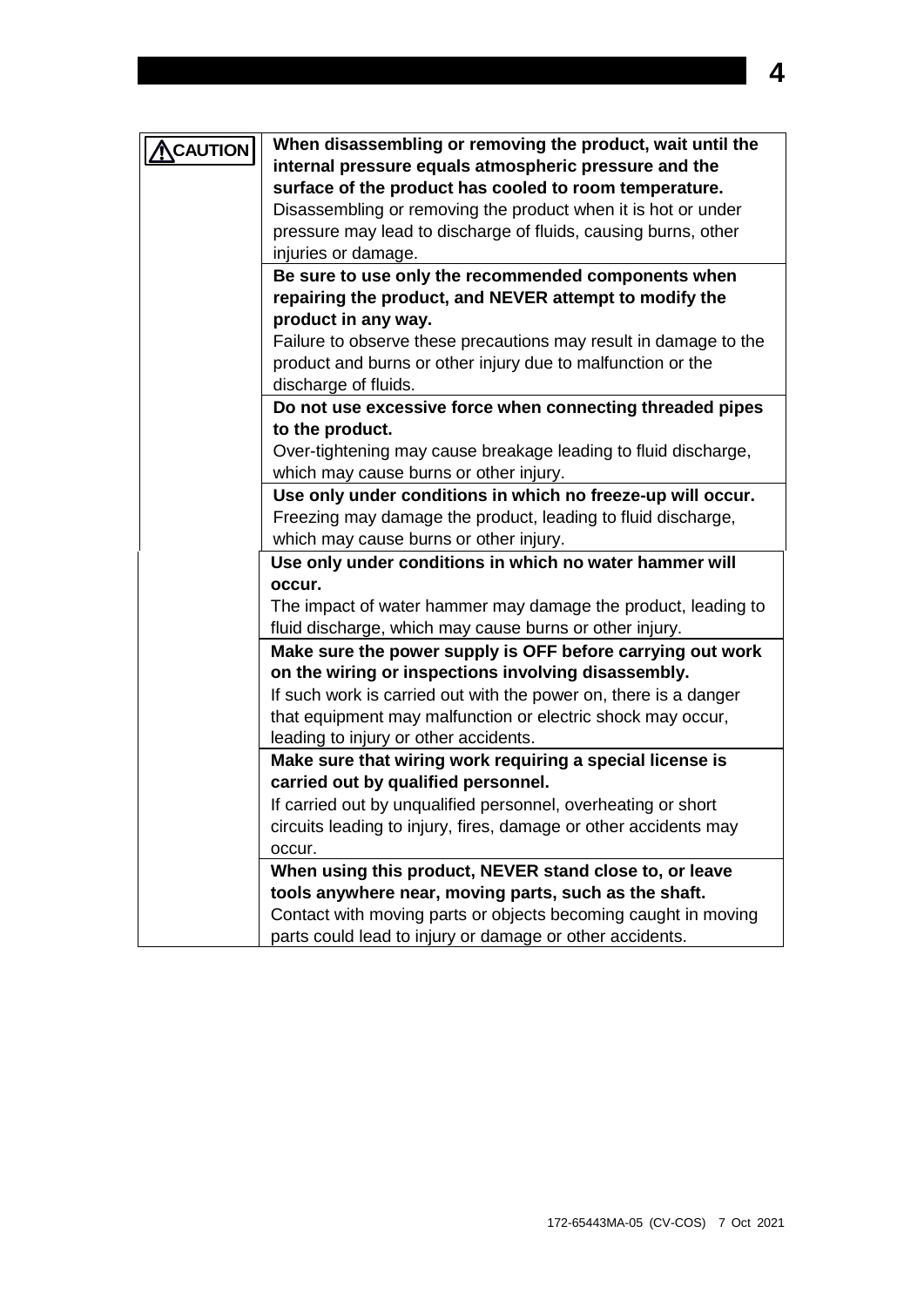## <span id="page-5-0"></span>**Specifications**

| <b>CAUTION</b> | Install properly and DO NOT use this product outside the recommended<br>operating pressure, temperature and other specification ranges.<br>Improper use may result in such hazards as damage to the product or<br>malfunctions which may lead to serious accidents. Local regulations<br>may restrict the use of this product to below the conditions quoted. |
|----------------|---------------------------------------------------------------------------------------------------------------------------------------------------------------------------------------------------------------------------------------------------------------------------------------------------------------------------------------------------------------|
| <b>CAUTION</b> | DO NOT use the product in excess of the maximum operating pressure<br>differential; such use could make discharge impossible (blocked).                                                                                                                                                                                                                       |
| <b>CAUTION</b> | Use only under conditions in which no freeze-up will occur. Freezing<br>may damage the product, leading to fluid discharge, which may cause<br>burns or other injury.                                                                                                                                                                                         |

Refer to the product nameplate\*\*\* for detailed specifications.



\* Maximum allowable pressure (PMA) and maximum allowable temperature (TMA) are PRESSURE SHELL DESIGN CONDITIONS, **NOT** OPERATING CONDITIONS.

- \*\* Valve No. is displayed for products with options. This item is omitted from the nameplate when there are no options.
- \*\*\* Nameplate layout depends on product specifications.

#### **Actuator/Pneumatic Positioner**

| <b>Actuator Area</b>                | 120 cm <sup>2</sup> (18.6 in <sup>2</sup> )                                                                                                                           |
|-------------------------------------|-----------------------------------------------------------------------------------------------------------------------------------------------------------------------|
| Operation                           | Air-to-Open (Reverse Action)                                                                                                                                          |
| Air Supply Connection Port          | Pneumatic positioner body $G1/4$ (with adapter for<br>$G1/4$ x RC <sup>1</sup> / <sub>4</sub> , BSPT <sup>1</sup> / <sub>4</sub> or NPT <sup>1</sup> / <sub>4</sub> ) |
| Maximum Air Supply Pressure         | 0.6 MPaG (85 psig)                                                                                                                                                    |
| Motive Medium                       | Oil-free air, filtered to 5 $\mu$ m                                                                                                                                   |
| Air Consumption                     | At air supply pressure 0.4 MPaG: 0.16 Nm <sup>3</sup> /h<br>(55 psig: 5.65 ft <sup>3</sup> /h)                                                                        |
| Electrical Input Signal/Resistance  | 4 to 20 mA DC / approximately 300 $\Omega$                                                                                                                            |
| <b>Electrical Connection Port</b>   | <b>PG11</b>                                                                                                                                                           |
| <b>Protection Class</b>             | IP54 (dust and splash-proof type)                                                                                                                                     |
| Allowable Ambient Temperature Range | -10 to 60 °C (14 to 140 °F)                                                                                                                                           |
| Material                            | Die cast aluminum/synthetic resin                                                                                                                                     |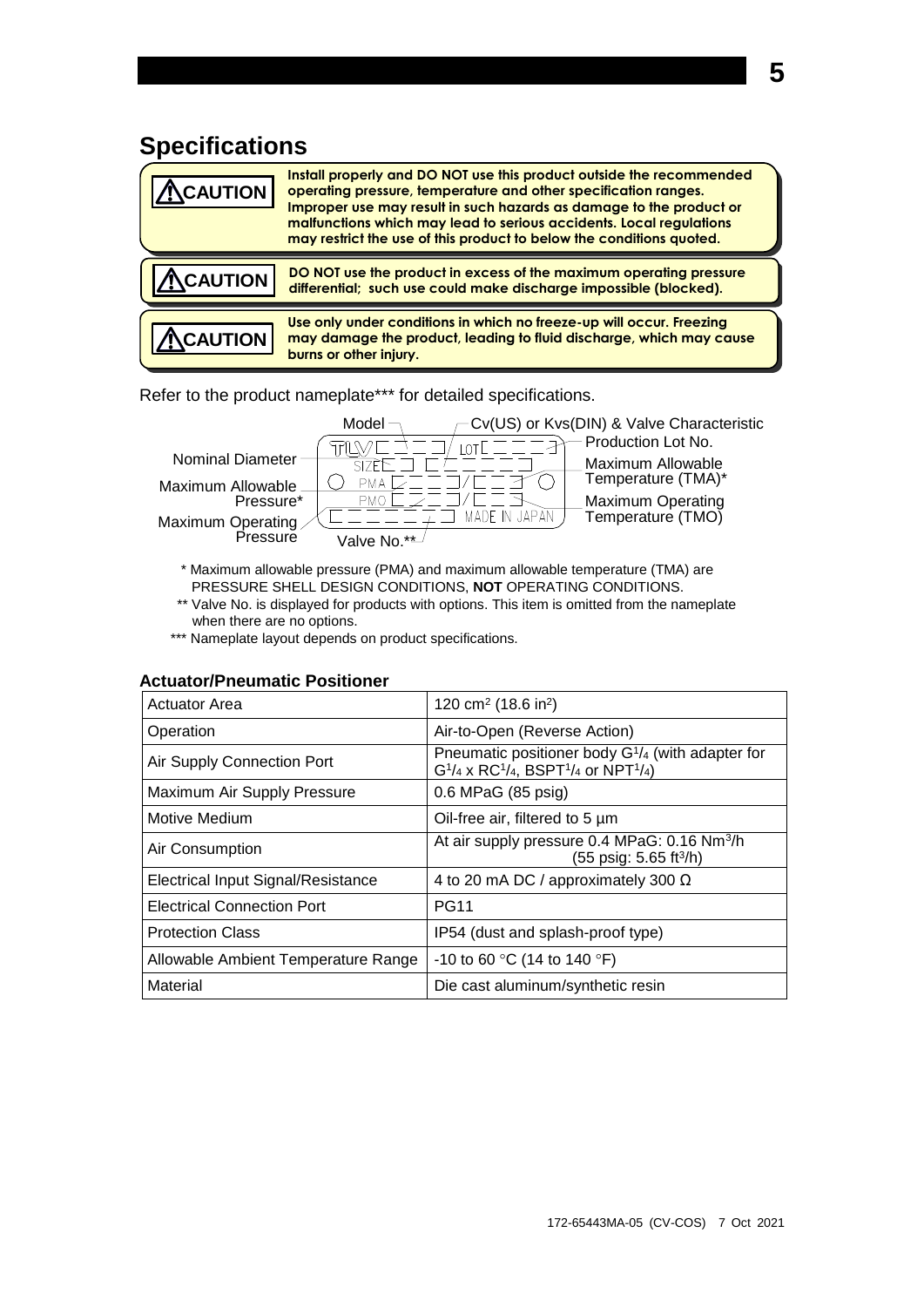#### **Air Supply Pressure**

| Size                   | Air Pressure Supplied to<br><b>Pressure Supplied</b><br>to Filter Regulator<br>Positioner |                     | Air Pressure Supplied to<br>Actuator<br>(Spring Range) |
|------------------------|-------------------------------------------------------------------------------------------|---------------------|--------------------------------------------------------|
| $(1/2 - 2 \text{ in})$ | $15 - 50$ mm $\vert$ 0.40 - 0.60 MPaG                                                     | $0.38$ MPaG         | $0.21 - 0.33$ MPaG                                     |
|                        | $(55 - 85 \text{ psig})$                                                                  | $(54 \text{ psig})$ | $(30 - 48 \text{ psig})$                               |

(1 MPa = 10.197 kg/cm<sup>2</sup> )

**6**

#### **Valve**

| Size mm (in)                                                                                                       |                                      | 15(1/2)          | 20(3/4)<br>25(1)<br>40 $(11/2)$ |       | 50(2) |    |
|--------------------------------------------------------------------------------------------------------------------|--------------------------------------|------------------|---------------------------------|-------|-------|----|
| <b>Maximum Operating</b><br>Pressure (PMO)                                                                         |                                      |                  |                                 |       |       |    |
| See nameplate<br><b>Maximum Operating</b><br>Temperature (TMO)                                                     |                                      |                  |                                 |       |       |    |
| Applicable Fluid                                                                                                   |                                      |                  |                                 | Steam |       |    |
| Valve Plug & Stem/<br>Valve Seat Material                                                                          |                                      | Stainless steel  |                                 |       |       |    |
| Valve Characteristic                                                                                               |                                      | Equal percentage |                                 |       |       |    |
|                                                                                                                    | 15 mm $(9/16$ in)<br>Stroke (Travel) |                  |                                 |       |       |    |
| Rangeability                                                                                                       |                                      |                  |                                 | 50:1  |       |    |
| Cv and Kvs                                                                                                         | $Cv$ (US)                            | 3.5              | 6.0                             | 9.0   | 27    | 40 |
| Values                                                                                                             | Cv (UK)                              | 2.9              | 5.0                             | 7.5   | 23    | 33 |
|                                                                                                                    | Kvs (DIN)                            | 3.0              | 34                              |       |       |    |
| Less than 0.01% of the rated Cv and Kvs value<br>Valve Leakage Rate<br>(Leak Rate Class)<br>(IEC/ANSI/EN Class IV) |                                      |                  |                                 |       |       |    |

 $(1 \text{ MPa} = 10.197 \text{ kg/cm}^2)$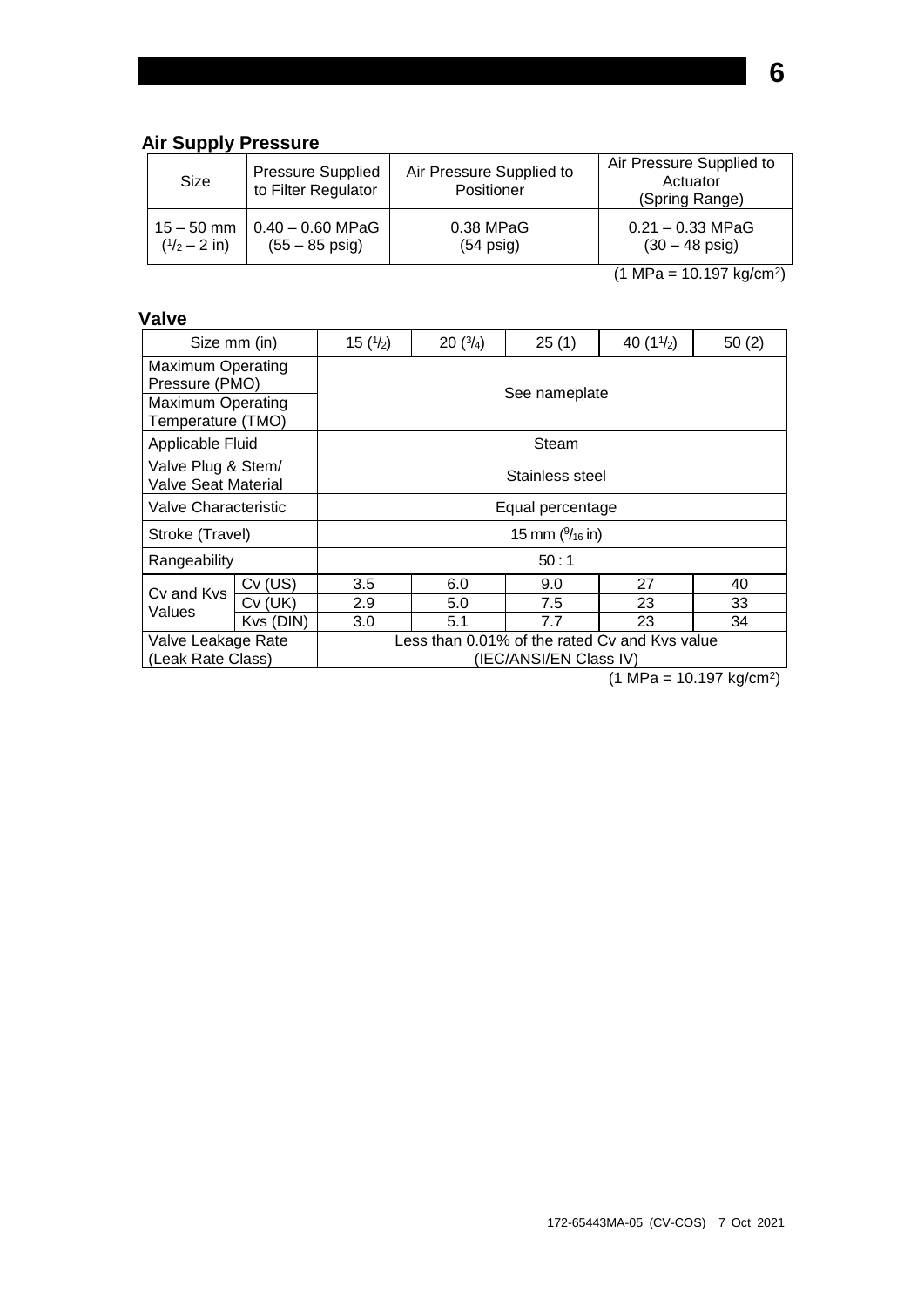## <span id="page-7-0"></span>**Configuration**



\*Replacement parts are available only in the following kits:

M = Maintenance Kit

R = Repair Kit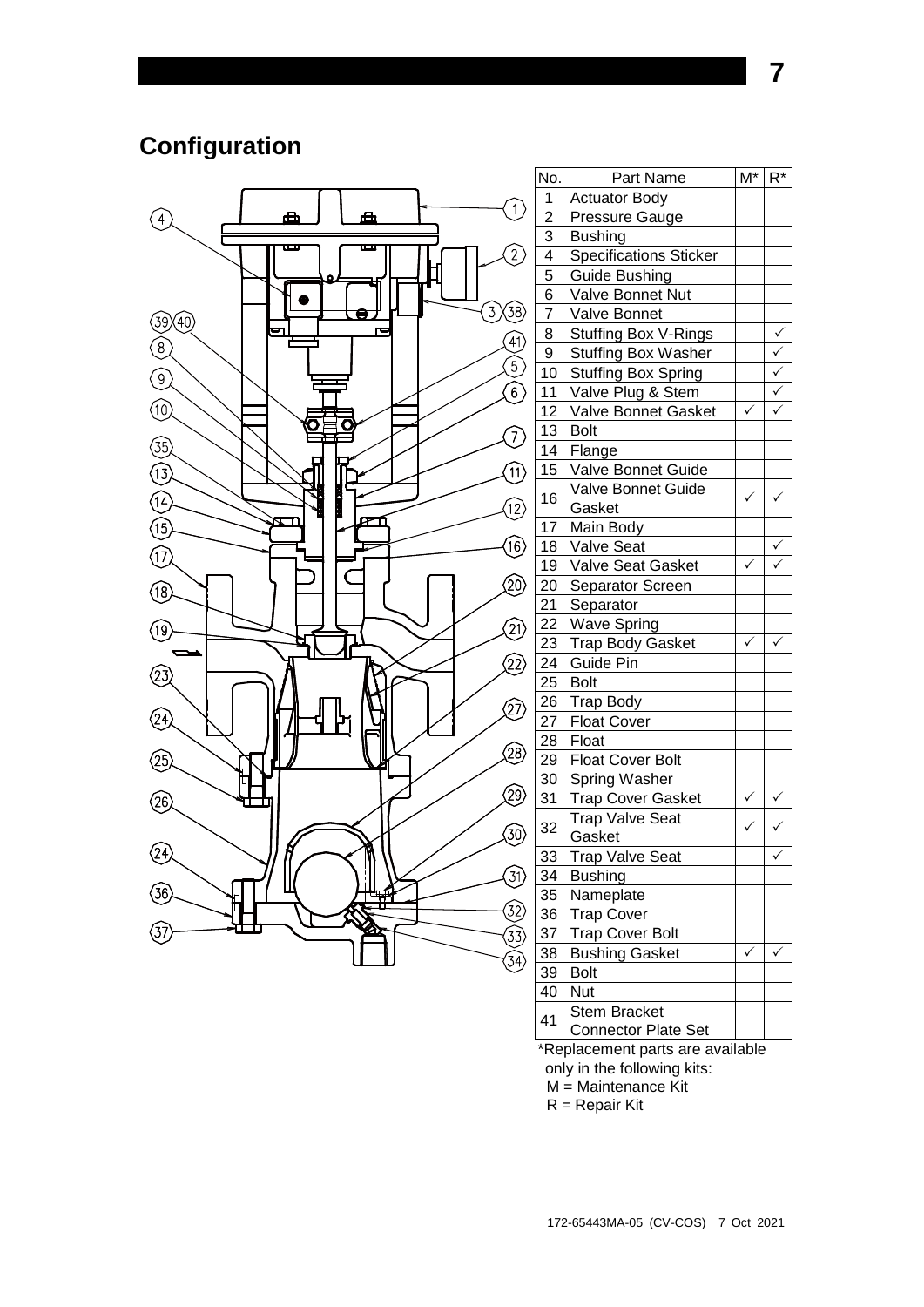### <span id="page-8-0"></span>**Installation**

| <b>CAUTION</b>  | Install properly and DO NOT use this product outside the recommended<br>operating pressure, temperature and other specification ranges.<br>Improper use may result in such hazards as damage to the product or<br>malfunctions which may lead to serious accidents. Local regulations<br>may restrict the use of this product to below the conditions quoted. |
|-----------------|---------------------------------------------------------------------------------------------------------------------------------------------------------------------------------------------------------------------------------------------------------------------------------------------------------------------------------------------------------------|
| <b>CAUTION</b>  | Use hoisting equipment for heavy objects (weighing approximately<br>20 kg (44 lb) or more). Failure to do so may result in back strain or other<br>injury if the object should fall.                                                                                                                                                                          |
| <b>CAUTION'</b> | Take measures to prevent people from coming into direct contact with<br>product outlets. Failure to do so may result in burns or other injury from<br>the discharge of fluids.                                                                                                                                                                                |

Installation, inspection, maintenance, repairs, disassembly and adjustment and valve opening/closing should be carried out only by trained maintenance personnel.

Check to make sure that the piping where the product is to be installed is constructed properly. If the piping is not correctly constructed, the valve may not perform optimally.

1. Blowdown

Before installing the CV-COS unit, be sure to blow down all piping thoroughly. If this is not possible, perform a blowdown using the bypass valve. Blowdown is especially important for newly installed piping or after the system has been shut down for a long period of time.

- 2. Removing any Protective Caps and Seals Before installation, be sure to remove all protective seals and caps. (Found in 3 locations, on the product inlet and outlets.)
- 3. Installation Angle

Install the CV-COS so that the arrow mark on the body points horizontally in the direction of steam flow, and it should be installed horizontally in the piping with the actuator at the top. Allowable inclination is 10 degrees in the fore-aft direction and 15 degrees in the plane perpendicular to the steam flow line.

4. Piping Support

Install the CV-COS, paying attention to avoid excessive load, bending and vibration. Support the inlet and outlet pipes securely.



 $\mathbb{O}$   $\left|\frac{1}{2}\right|$   $\mathbb{O}$ 

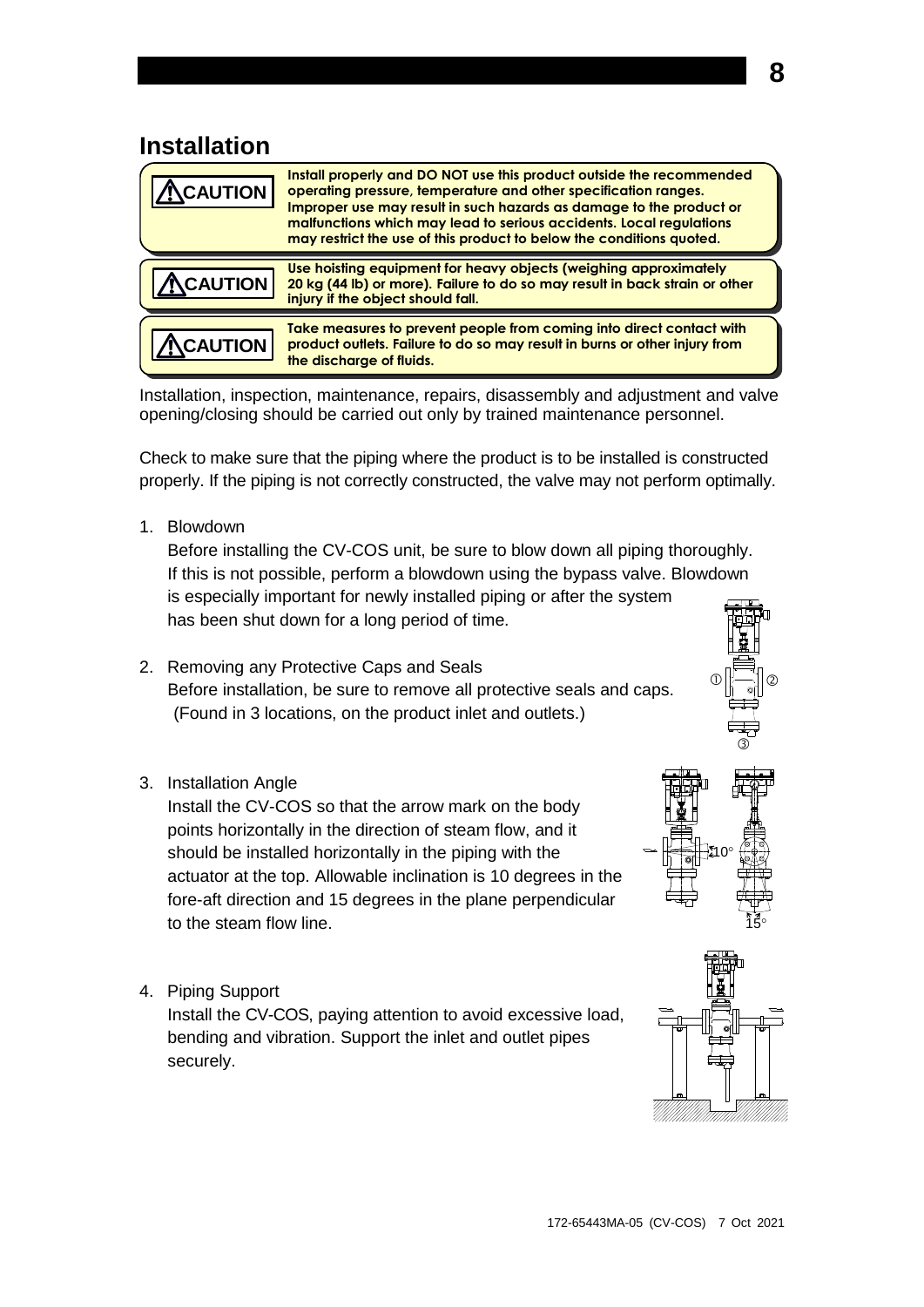5. Maintenance Space

Leave sufficient space for maintenance, inspection and repair. (Units: mm)

100 mm ≈ 4" 110 mm ≈  $4^{1}/2$ " 300 mm ≈ 12" 400 mm ≈ 16"



6. Trap Outlet Pipe

For ease of maintenance, installation of a union connection is recommended for the trap outlet pipe. Connect the outlet pipe to a condensate return line, or extend it to a trench. In the case of the latter, make sure the end of the pipe is above the waterline. (Dirt and water may be sucked up by the vacuum formed during trap closure and system shutdown.) If the end must be



underwater, make sure the piping has a small hole, as shown in the drawing below.

7. Accessories

Always install a shut-off valve, pressure gauge and bypass lines at both inlet and outlet. Ball valves, which will not retain condensate, are recommended for inlet and outlet shut-off valves. The bypass pipe should be at least 1/2 of the size of the inlet (primary side) pipe.

- 8. Installation Environment Check the installation environment to make sure that the ambient temperature does not exceed the actuator ambient temperature limit and that no corrosive gasses are present.
- 9. Shut-off Valve Installation

Though the CV-COS adequately performs the function of a shut-off valve initially, extended use will result in a drop in its performance as an isolation valve. Be sure to install a separate shut-off or automatic valve if complete isolation is needed.

10. Safety Valve Installation

When installing a safety valve, be sure not to install it between the control valve and the shut-off valve

It must be installed near the equipment it is to protect, on the outlet side of the shut-off valve.

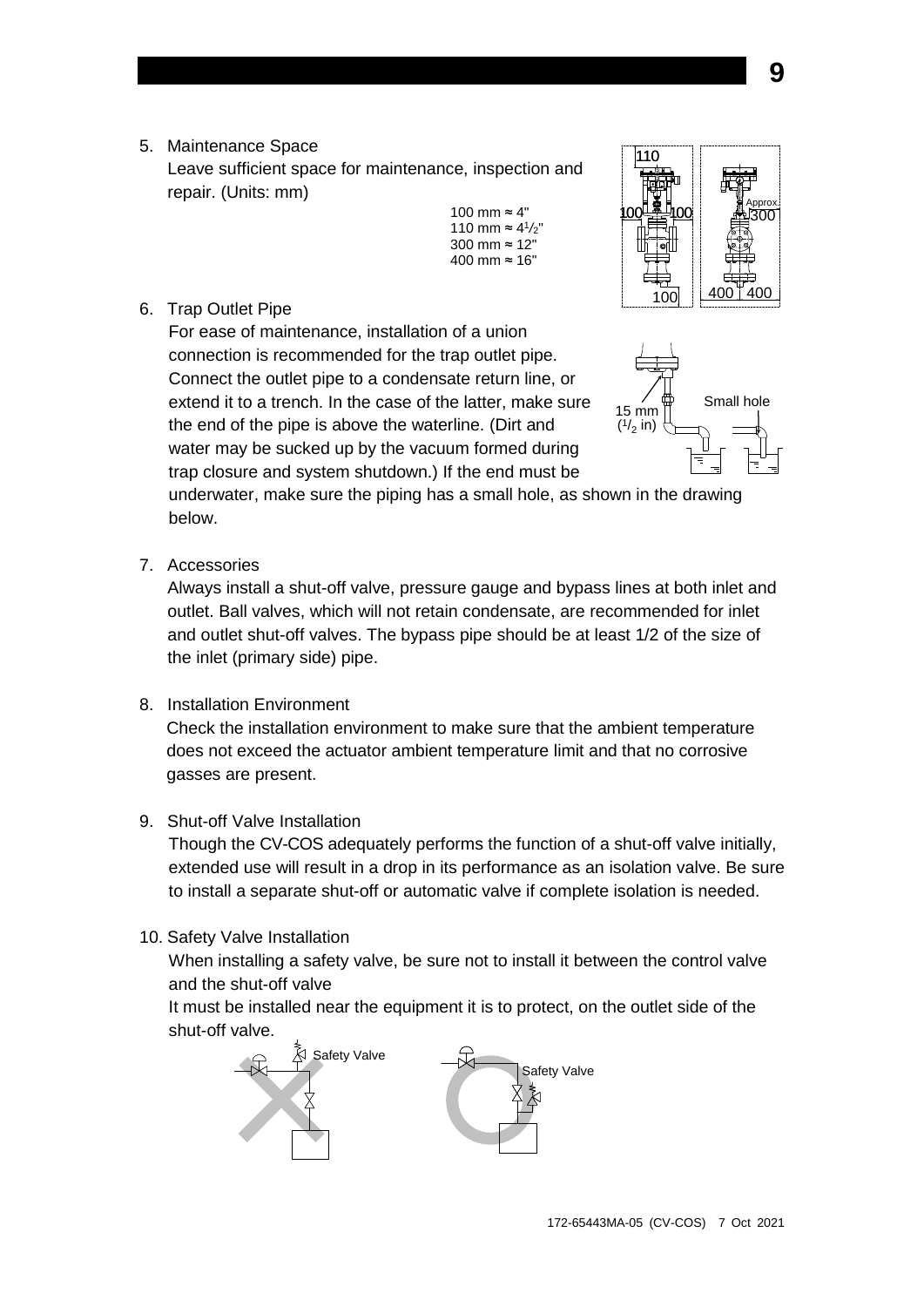11. Avoid Foreign Matter and Water Hammer

Do not install in locations in the piping where foreign matter accumulates or where impact from water pressure (water hammer) occurs.

12. Piping Gaskets

Be careful that the piping gaskets do not protrude outside the inner bore of the flange.

The type of medium being used and the temperature must be taken into account in order to select a gasket of a suitable material.

#### 13. Air Line Blowdown/Purge

Before connecting the air lines for the motive air that is to be piped to the actuator, blow out the air in the lines to purge any dirt, foreign matter, oil or water from inside of the piping.

#### 14. Quality of Motive Air

Supply to the actuator only clean air that does not contain water, oil or foreign matter.

To prevent malfunction due to contamination of the air supply, installation of the optional air filter regulator (5  $\mu$  filter) and mist separator (0.3  $\mu$  filter) as a set is recommended.

If air quality results in operation failure, the entire actuator unit (including the integrated positioner) must be replaced.

If there is a problem in operation, determine the cause using the "Troubleshooting" section in this manual.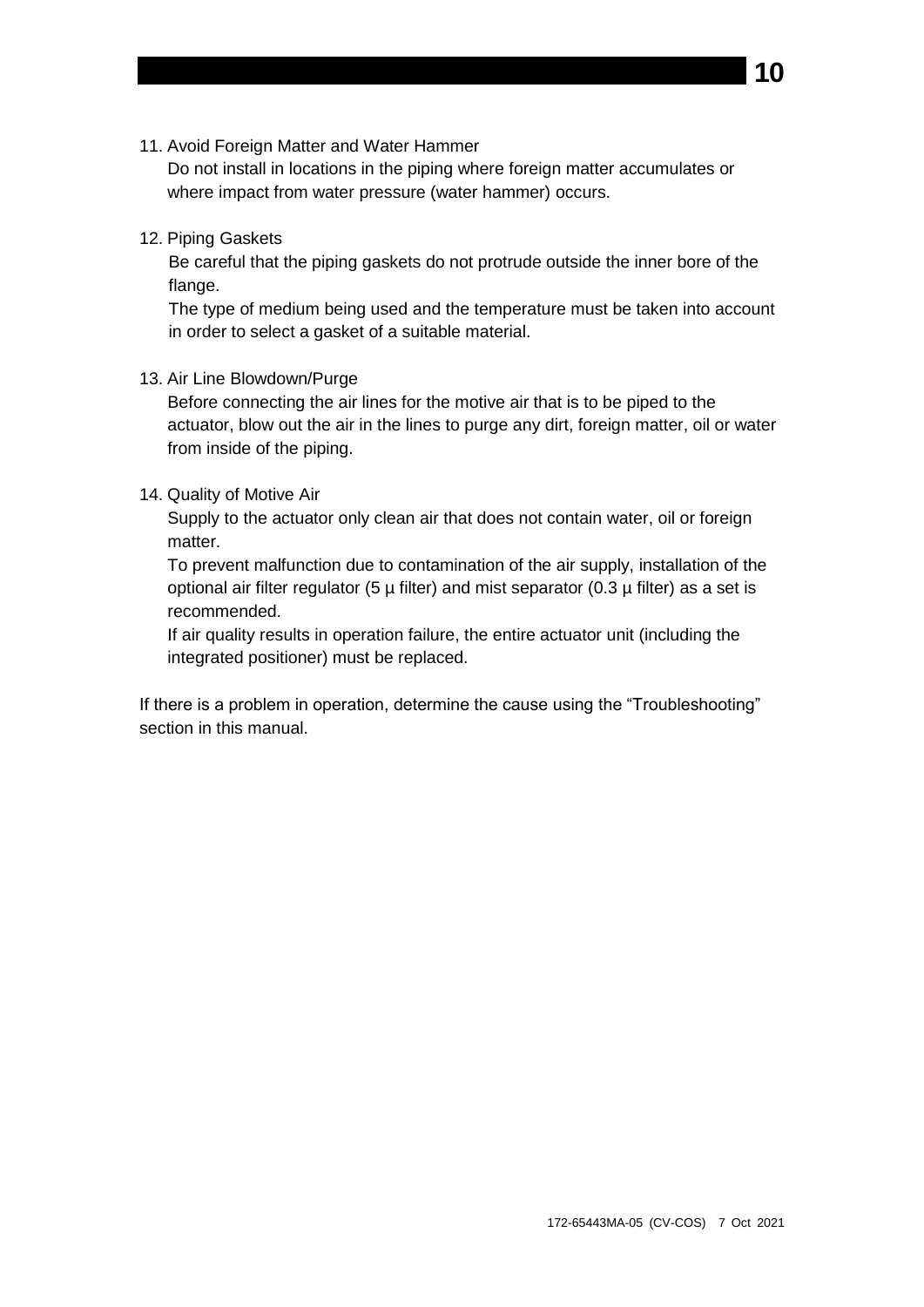## <span id="page-11-0"></span>**Electrical Wiring**

| <b>NCAUTION</b> | Make sure the power supply is OFF before carrying out work on the<br>wiring or inspections involving disassembly. If such work is carried out<br>with the power on, there is a danger that equipment may malfunction or<br>electric shock may occur, leading to injury or other accidents. |
|-----------------|--------------------------------------------------------------------------------------------------------------------------------------------------------------------------------------------------------------------------------------------------------------------------------------------|
| <b>ACAUTION</b> | Make sure that wiring work requiring a special license is carried out only<br>by qualified personnel. If carried out by unqualified personnel,<br>overheating or short circuits leading to injury, fires, damage or other<br>accidents may occur.                                          |

#### **Connecting the Electrical Plug Connector**

- 1. Loosen the screw (1) in the center section of the electrical wiring plug connector by using a screwdriver.
- 2. Pull the entire plug connector out of the actuator. Be careful not to lose the rubber gasket (5).
- 3. Insert a screwdriver into the notch (4) in the terminal plug (3) and remove the terminal plug (3) from the plug connector case (2).
- 4. Insert the input signal wiring through the wiring connection port (6) and connect the wiring to the 1(+), 2(-) and ground terminals at the symbols imprinted on the terminal plug (3), taking care not to reverse the polarity.
- 5. Reinsert the connected terminal plug (3) into the plug connector case (2). When inserting the terminal plug (3) into the plug connector case (2), the orientation of the wiring connection port may be altered by rotating the terminal plug (3) 90º or 180º.
- 6. Reinsert the plug connector into the actuator. Make sure to correctly align the male and female pins. Remember to reinsert the rubber gasket (5) between the plug connector and the actuator.
- 7. Retighten the screw (1) in the center section of the electrical wiring plug connector by using a screwdriver.



NOTE: Use shielded cable to avoid noise interference in the electrical wiring.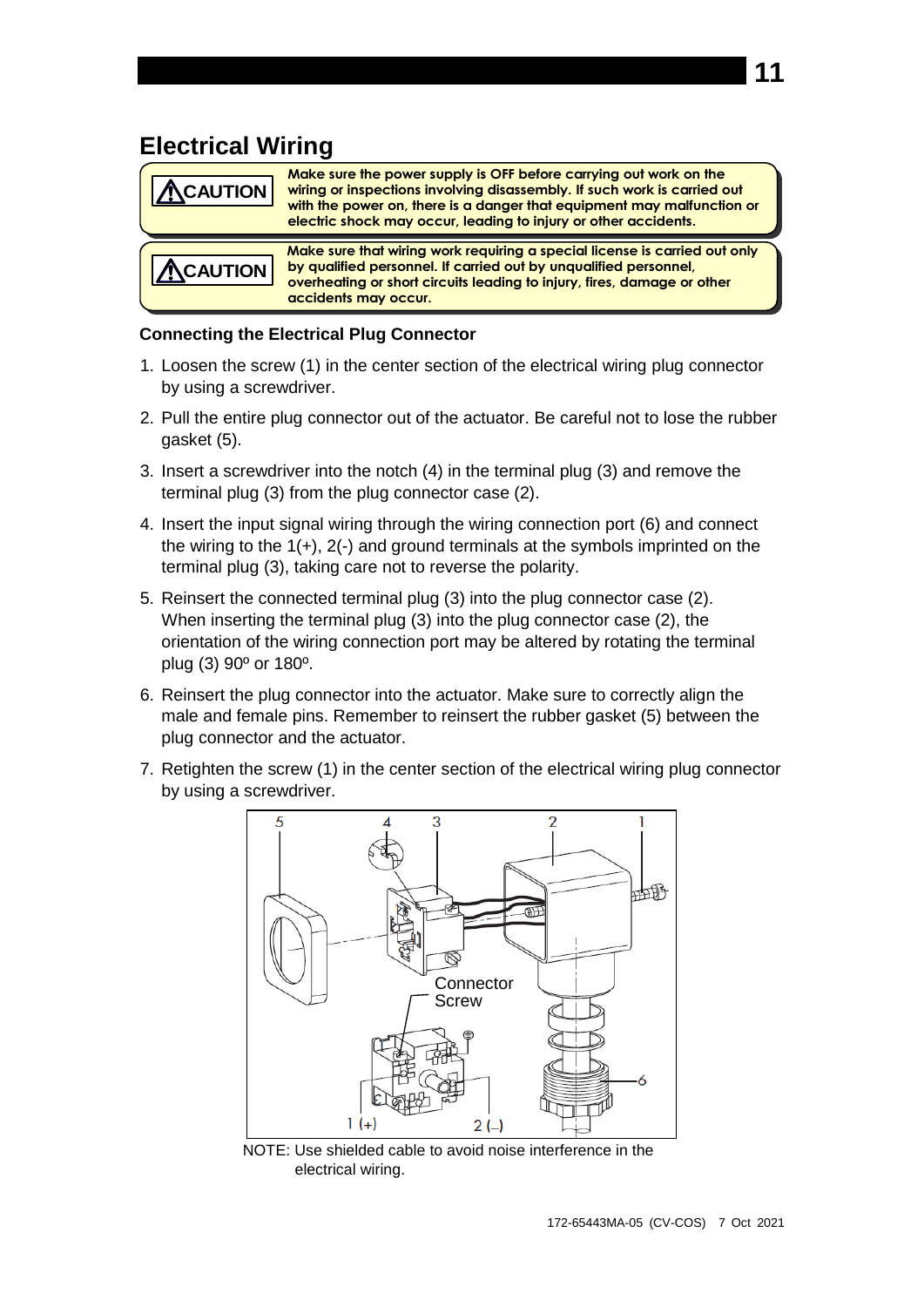## <span id="page-12-0"></span>**Operational Check**

Before beginning steady operation, perform an operational check by following the steps outlined below:

- 1. Close the shut-off valves on the CV-COS inlets and outlets. Check operation without yet starting the flow of steam.
- 2. Check to make sure the designated air pressure is being supplied to the pneumatic positioner. (Air pressure: 0.38 MPaG (54 psig)) NOTE: -If the air supply pressure is incorrect, adjust it using an inlet air reducing valve. -If an air reducing valve is attached, check the reading on its pressure gauge.
- 3. Turn on the power to the controller operation signal source, etc. (referred to hereinafter as the controller).
- 4. Set the operation signal output from the controller to the CV-COS to 0% (4 mA).
- 5. Check the CV-COS valve travel and the actuator air supply pressure. Valve Travel: Fully closed (valve travel 0%) Air Pressure: 0 MPaG (check the pressure gauge on the pneumatic positioner for the air pressure) NOTE: If the air pressure is not 0 MPaG (0 psig), refer to the "Adjusting the Zero/ Span" section of this product Instruction Manual and adjust the zero.
- 6. Set the controller operation signal to 100% (20 mA).
- 7. Check the CV-COS valve travel and the actuator air supply pressure. Valve Travel: Fully open (valve travel 100%)

Air Pressure: Approximately 0.38 MPaG (54 psig) (check the pressure gauge on the pneumatic positioner for the air pressure)

NOTE: -If the valve travel differs widely from 100%, refer to the "Adjusting the Zero/Span" section of this product Instruction Manual and re-adjust the span and the zero.

-If the control valve does not move from the fully closed position, check to see if the wires for the controller and control valve have any breaks, a short-circuits, or have their polarity reversed (+ and – are reversed).

- 8. Set the controller operation signal to 50% (12 mA).
- 9. Make sure valve travel is smooth and without vibration.

NOTE: If the valve is vibrating vertically, it may be being caused by noise on the signal wiring. Check to see if there is a possible source of noise nearby.

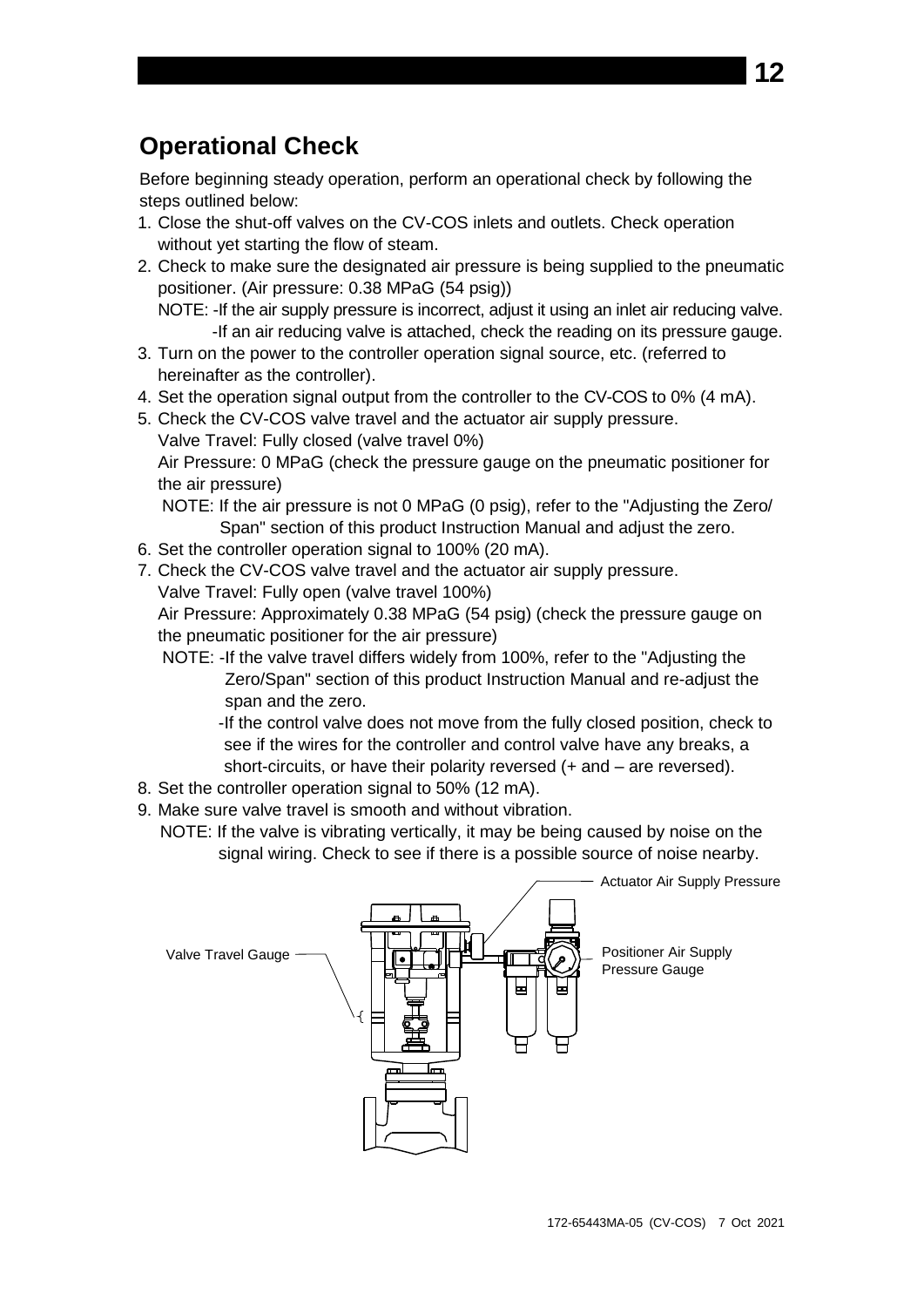#### **Adjusting the Zero/Span**

- 1. After connecting the air piping, operate the air pressure reducing valve to maintain the positioner air supply pressure at 0.38 MPaG (54 psig) (reverse action).
- 2. Connect a current generator or a controller for input of an operation signal of 4 to 20 mA.
- 3. Loosen the cover plate screw and open the cover plate.
- 4. Pull out the jumper pin. (Be sure not to lose it.)
- 5. Set the operation signal output from the current generator or controller to 4 mA (0%).
- 6. Turn the zero adjustment dial slowly until the valve just begins to open (the actuator pressure gauge just beings to move). (The valve must NOT be open.) NOTE: Turning counterclockwise causes the valve to begin to open earlier.
- 7. Change the operation signal to 4.1 mA (1%) and check to make sure the valve begins to open.
- 8. Change the operation signal to 4 mA (0%) and check to make sure the valve is completely closed (the actuator pressure gauge is completely at zero).
- 9. Change the operation signal to 20 mA (100%), and make sure that the stroke indicator reads in the vicinity of 100%. If it does not, use a precision flat-head screwdriver to turn the span adjustment potentiometer until it is close to 100%. NOTE: Turning clockwise increases the stroke (travel).
- 10. Each modification of the span results in a zero shift. Repeat the above correction procedure until both the zero and span are correct.
- 11. After completing the adjustment, insert the jumper pin securely into their previous position and close the cover.

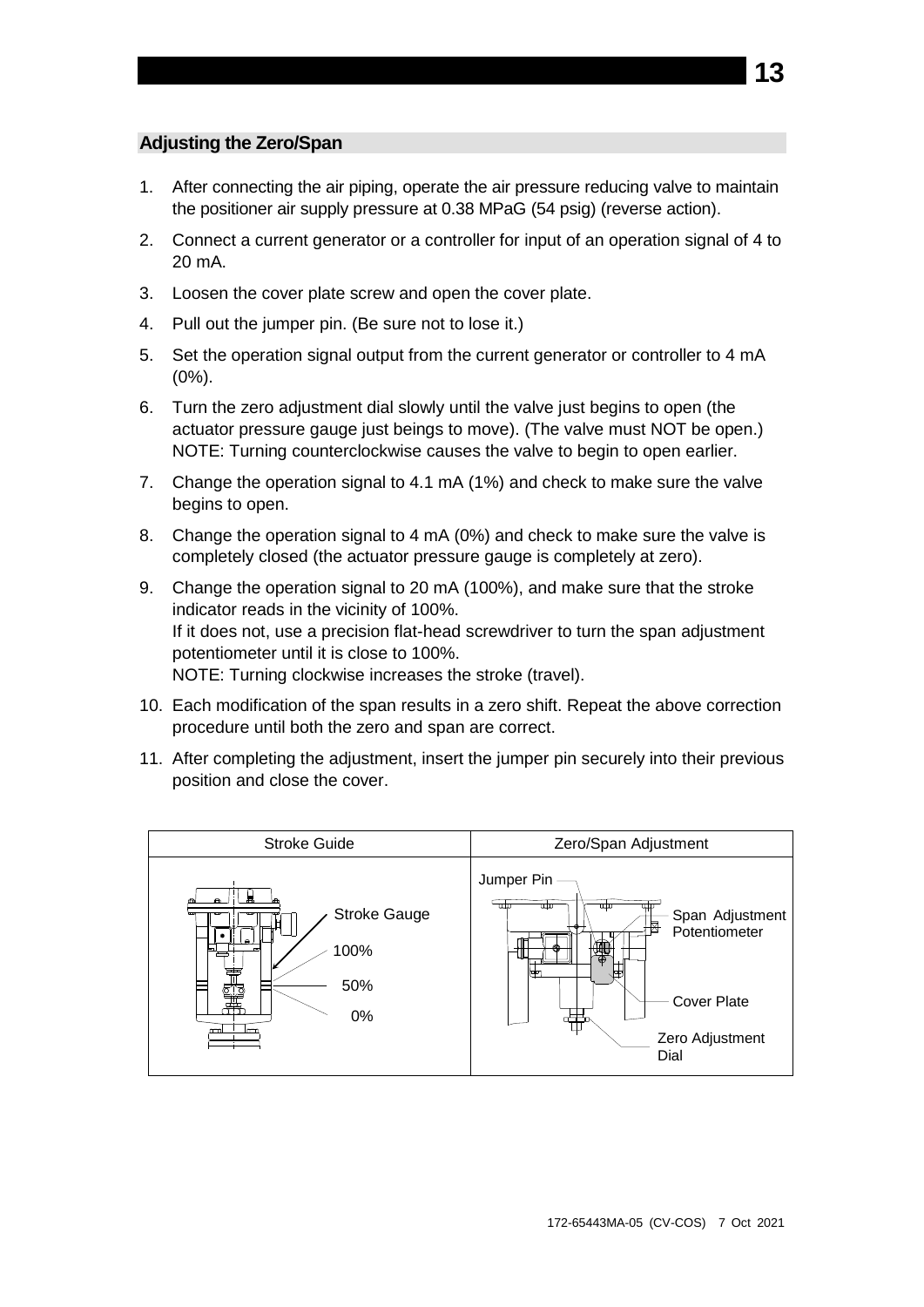## <span id="page-14-0"></span>**Maintenance**

| <b>UTION</b> | Take measures to prevent people from coming into direct contact with<br>product outlets. Failure to do so may result in burns or other injury from<br>the discharge of fluids.                                                                                                                                                       |
|--------------|--------------------------------------------------------------------------------------------------------------------------------------------------------------------------------------------------------------------------------------------------------------------------------------------------------------------------------------|
| CAUTION      | When disassembling or removing the product, wait until the internal<br>pressure equals atmospheric pressure and the surface of the product<br>has cooled to room temperature. Disassembling or removing the<br>product when it is hot or under pressure may lead to discharge of fluids,<br>causing burns, other injuries or damage. |
| <b>UTION</b> | Be sure to use only the recommended components when repairing the<br>product, and NEVER attempt to modify the product in any way. Failure to<br>observe these precautions may result in damage to the product or burns<br>or other injury due to malfunction or the discharge of fluids.                                             |

#### **Operational Check**

An inspection of the following items should be done on a daily basis to determine whether the product is operating properly or has failed. Periodically (at least biannually) the operation should also be checked.

|           |  |  | In the event of failure (malfunction), also refer to the "Troubleshooting" section for |  |
|-----------|--|--|----------------------------------------------------------------------------------------|--|
| remedies. |  |  |                                                                                        |  |

| <b>Inspection Item</b>                                                | <b>Inspection Points</b>                                                                                                                                                                               | <b>Remedy for Failure</b><br>(Malfunction)                                                                                                                    |  |
|-----------------------------------------------------------------------|--------------------------------------------------------------------------------------------------------------------------------------------------------------------------------------------------------|---------------------------------------------------------------------------------------------------------------------------------------------------------------|--|
| Leakage from valve<br>(when the valve is<br>closed)                   | Visual inspection or stethoscope<br>inspection; is the outlet side pressure<br>or temperature elevated, or is there<br>the sound of the medium flowing?                                                | Adjust the zero/span; if that does<br>not solve the problem, replace<br>with a new valve plug & stem<br>and valve seat                                        |  |
| Leakage from gland<br>area                                            | Visual inspection; is fluid leaking<br>from the gap between the gland<br>and the valve stem, or are there<br>signs it has leaked previously?                                                           | Coat the gland and the valve<br>stem with grease; if that does<br>not solve the problem, replace<br>with new V-rings                                          |  |
| Air leakage from<br>actuator                                          | Visual inspection or stethoscope<br>Inspection; can the sound of a<br>large amount of air leaking from<br>the actuator area or the exhaust<br>tap during stable actuator<br>operation always be heard? | Replace with a new actuator unit                                                                                                                              |  |
| Leakage from the<br>gaskets between<br>any pressurized<br>parts       | Visual inspection; is fluid leaking<br>from the gasket areas on<br>pressurized parts?                                                                                                                  | Apply additional tightening (refer<br>to recommended torque) or<br>replace with new gaskets                                                                   |  |
| Leakage from<br>pressurized parts<br>such as body and<br>valve bonnet | Visual inspection; is fluid leaking<br>from pressurized parts such as<br>the body or valve bonnet?                                                                                                     | Replace any pressurized parts at<br>leak locations                                                                                                            |  |
| Leakage from the<br>trap area                                         | Visual inspection or stethoscope<br>inspection; is live steam being<br>discharged from the trap outlet<br>piping, or can the sound of a<br>steam leak be heard?                                        | Clean the sealing surface of the<br>trap valve seat or replace the<br>valve seat                                                                              |  |
| Operating conditions                                                  | Visual inspection; does the actual<br>valve travel differ from the<br>designated operation signal value?                                                                                               | Readjust the air pressure<br>reducing valve and positioner<br>zero and span; if that does not<br>solve the problem, refer to the<br>"Troubleshooting" section |  |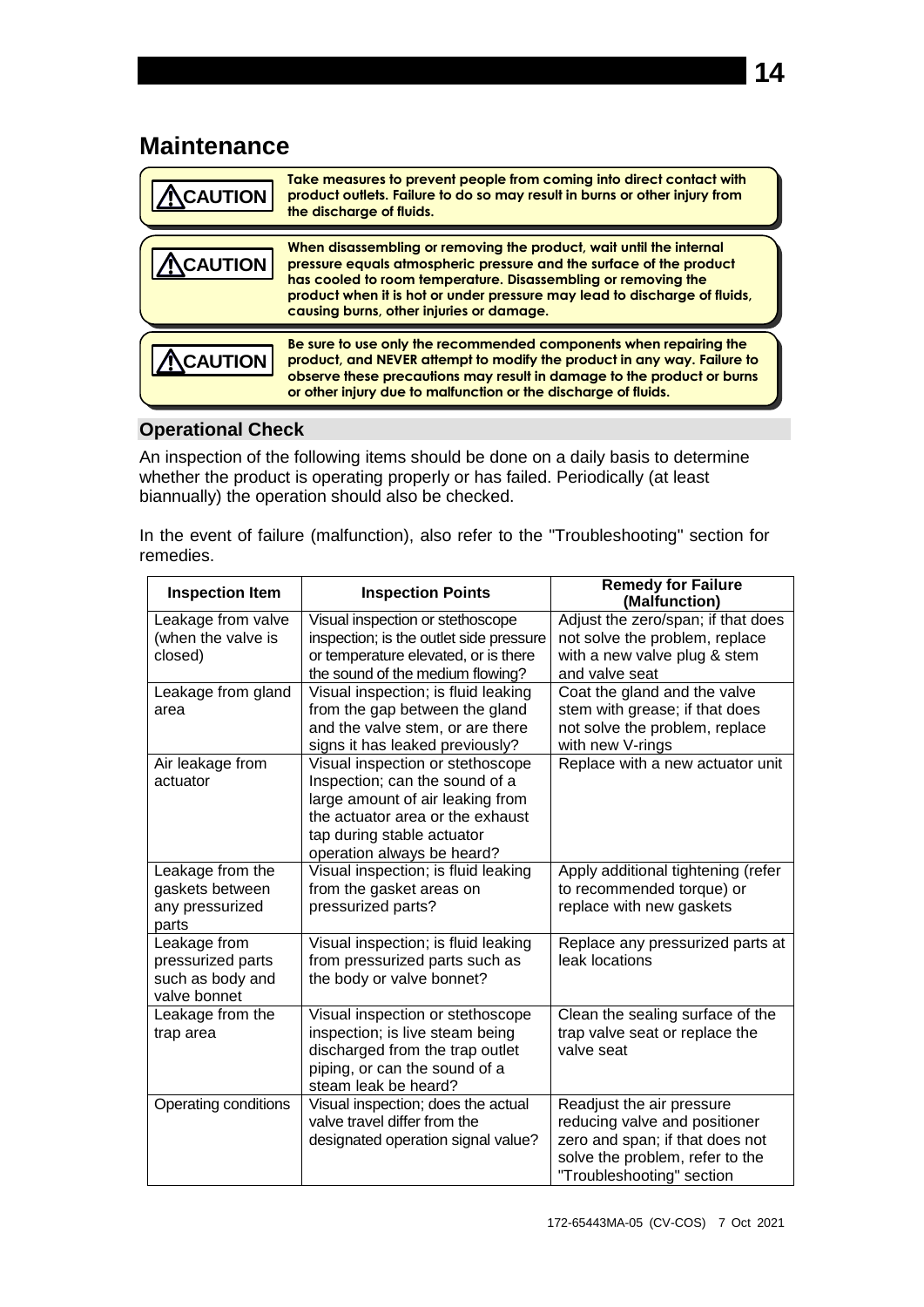## <span id="page-15-0"></span>**Disassembly/Reassembly**

| <b>CAUTION</b> | When disassembling or removing the product, wait until the internal<br>pressure equals atmospheric pressure and the surface of the product<br>has cooled to room temperature. Disassembling or removing the<br>product when it is hot or under pressure may lead to discharge of fluids,<br>causing burns, other injuries or damage. |
|----------------|--------------------------------------------------------------------------------------------------------------------------------------------------------------------------------------------------------------------------------------------------------------------------------------------------------------------------------------|
| <b>CAUTION</b> | Be sure to use only the recommended components when repairing the<br>product, and NEVER attempt to modify the product in any way. Failure to<br>observe these precautions may result in damage to the product or burns<br>or other injury due to malfunction or the discharge of fluids.                                             |

Use the following procedures to remove components. Use the same procedures in reverse to reassemble. (Installation, inspection, maintenance, repairs, disassembly, adjustment and valve opening/closing should be carried out only by trained maintenance personnel.)

NOTE: Be sure to coat all threaded portions of the valve seat and bolts with anti-seize.

Perform the following procedure before beginning disassembly:

- 1. After connecting the air piping, operate the air pressure reducing valve to maintain the positioner air supply pressure at 0.38 MPaG (54 psig).
- 2. Connect a current generator or a controller for input of an operation signal of 4 to 20 mA.

#### **Removing/Reattaching the Stem Bracket Plates**

| Part                            | <b>During</b><br><b>Disassembly</b>                                                                                               | <b>During Reassembly</b>                                                                                                                                                                                            |  |
|---------------------------------|-----------------------------------------------------------------------------------------------------------------------------------|---------------------------------------------------------------------------------------------------------------------------------------------------------------------------------------------------------------------|--|
|                                 | Set the actuator<br>air supply<br>pressure to<br>$0$ MPaG $(0$ psig)<br>to maintain the<br>valve in the fully<br>closed position. | Set the actuator air supply pressure<br>to 0 MPaG (0 psig) to maintain the<br>valve in the fully closed position.<br>Check to make sure the valve stem<br>and actuator stem are in firm<br>contact with each other. |  |
| Bolts and<br><b>Nuts</b>        | Remove with a<br>socket wrench                                                                                                    | Consult the table of tightening<br>torques and tighten to the proper<br>torque                                                                                                                                      |  |
| Stem<br><b>Bracket</b><br>Plate | Take the bracket<br>apart (separates<br>into 2 plates)                                                                            | After aligning the plates, tighten the<br>nuts and bolts while making sure the<br>gap between the plates is even on<br>both sides                                                                                   |  |

Be careful not to pinch your fingers between the valve stem and actuator stem! **ACAUTION** 

#### **Disassembling/Reassembling the Valve and Actuator Sections**

| Part                       | <b>During Disassembly</b>                                                                                                                 | <b>During Reassembly</b>                                                                                                         | The actuator unit              |
|----------------------------|-------------------------------------------------------------------------------------------------------------------------------------------|----------------------------------------------------------------------------------------------------------------------------------|--------------------------------|
|                            | Set the operation<br>signal input to 12<br>mA (50%)<br>Make sure the gap<br>between the valve<br>stem and the<br>actuator stem is<br>open | Set the operation signal input to 12<br>mA (50%)<br>Make sure the gap between the<br>valve stem and the actuator stem is<br>open | orientation can be<br>changed. |
| Valve<br><b>Bonnet Nut</b> | Remove with an<br>open-end wrench                                                                                                         | Consult the table of tightening<br>torques and tighten to the proper<br>torque                                                   |                                |
| <b>CAUTION</b>             | stem and actuator stem!                                                                                                                   | Be careful not to pinch your fingers between the valve                                                                           |                                |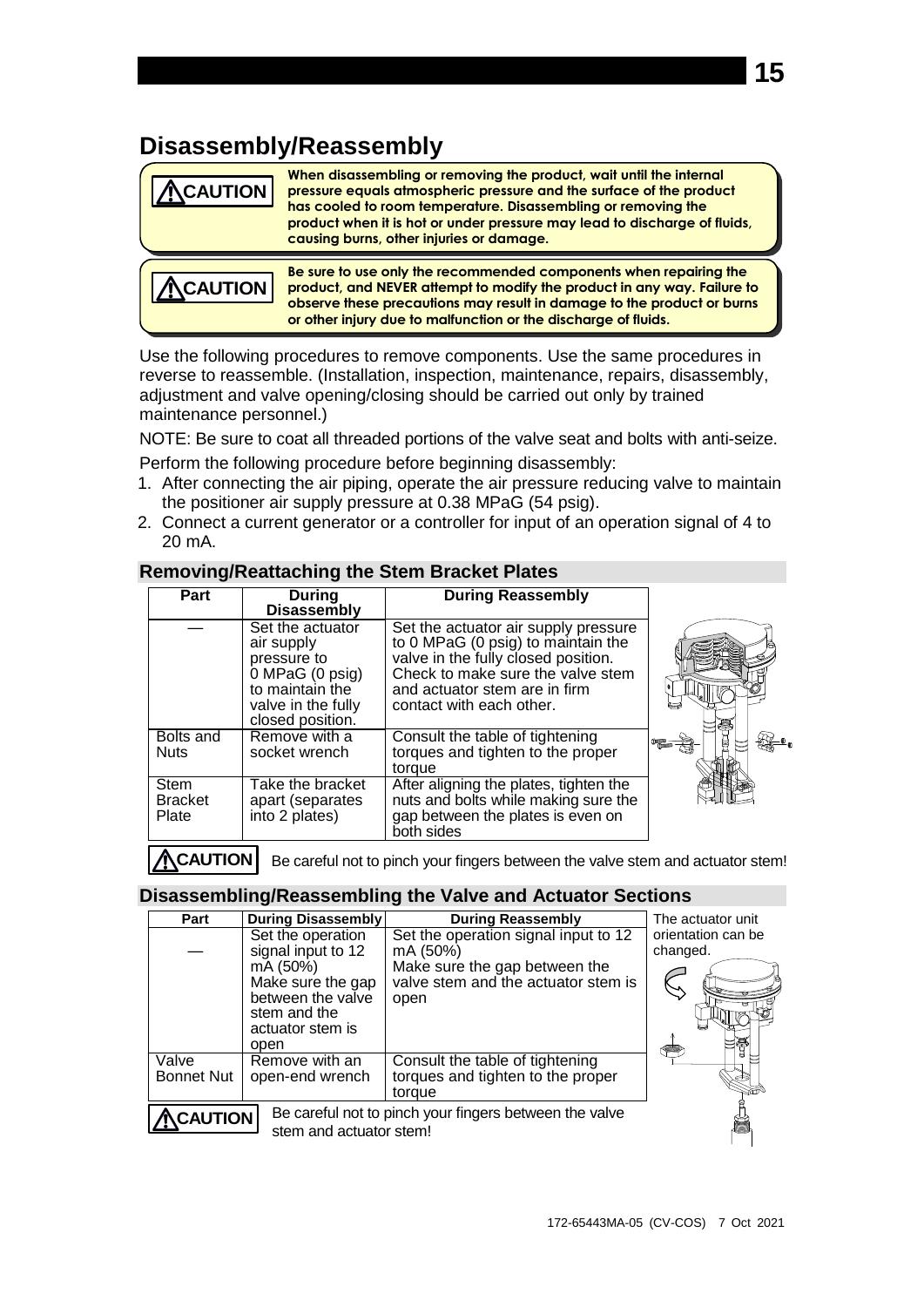#### **Disassembling/Reassembling of the Body Section**

| Part                          | <b>During Disassembly</b>                               | <b>During Reassembly</b>                                                   |
|-------------------------------|---------------------------------------------------------|----------------------------------------------------------------------------|
| <b>Guide Bushing</b>          | Loosen slightly with a socket                           | Consult the table of tightening                                            |
|                               | wrench to make the following                            | torques and tighten to the proper                                          |
|                               | procedure easier                                        | torque                                                                     |
| <b>Bolts for flange</b>       | Remove with a socket wrench                             | Tighten the bolts evenly, while                                            |
|                               |                                                         | checking to make sure that there is                                        |
|                               |                                                         | no catching or biting when the valve                                       |
|                               |                                                         | plug is seated in the valve seat;<br>after tightening to the rated torque, |
|                               |                                                         | check to make sure that the valve                                          |
|                               |                                                         | plug & stem moves up and down                                              |
|                               |                                                         | smoothly; make sure to tighten it                                          |
|                               |                                                         | evenly                                                                     |
| Flange                        | Pull up and off, being careful not to                   | Reattach, being careful not to                                             |
| Valve Bonnet                  | damage the valve plug & stem or                         | damage the valve plug & stem or                                            |
|                               | valve seat                                              | valve seat                                                                 |
|                               |                                                         | Insert the valve bonnet into the                                           |
|                               |                                                         | gasket housing securely and                                                |
|                               |                                                         | without tilting                                                            |
| <b>Valve Bonnet</b><br>Gasket | Remove the gasket and clean                             | Replace with a new gasket; do not                                          |
| <b>Valve Bonnet</b>           | sealing surfaces<br>Pull up and off, taking care not to | coat with anti-seize<br>Reattach, being careful not to                     |
| Guide                         | damage the valve plug & stem or                         | damage the valve plug & stem or                                            |
|                               | valve seat                                              | valve seat                                                                 |
|                               | The difference between the inner                        | The difference between the inner                                           |
|                               | diameter of the body and the outer                      | diameter of the body and the outer                                         |
|                               | diameter of the valve bonnet guide                      | diameter of the valve bonnet guide                                         |
|                               | is very small, so make sure that it                     | is very small, so make sure that it                                        |
|                               | does not tilt and get caught when                       | does not tilt and get caught when                                          |
|                               | pulling the valve bonnet guide up                       | inserting the valve bonnet guide                                           |
| <b>Valve Bonnet</b>           | and off                                                 |                                                                            |
| Guide Gasket                  | Remove the gasket and clean<br>sealing surfaces         | Replace with a new gasket if<br>warped or damaged                          |
| Valve Plug &                  | Pull up and out, being careful not to                   | Reattach, being careful not to                                             |
| <b>Stem</b>                   | damage the plug & stem                                  | damage the plug & stem                                                     |
| <b>Valve Seat</b>             | Remove with a socket wrench                             | Consult the table of tightening                                            |
|                               |                                                         | torques and tighten to the proper                                          |
|                               |                                                         | torque                                                                     |
| <b>Valve Seat</b>             | Remove the gasket and clean                             | Replace with a new gasket if                                               |
| Gasket                        | sealing surfaces                                        | warped or damaged                                                          |



172-65443MA-05 (CV-COS) 7 Oct 2021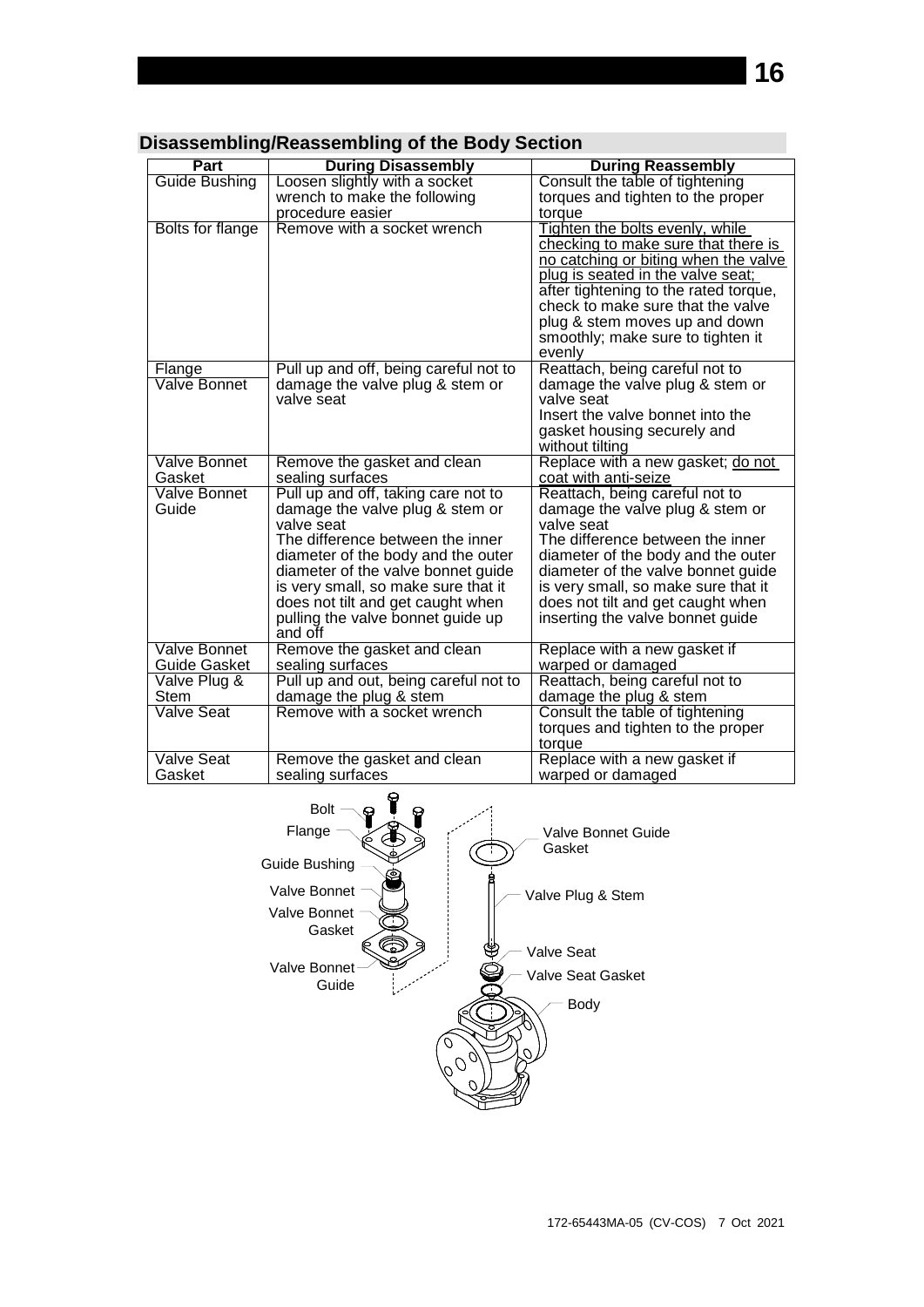**Part During Disassembly Buring Reassembly** Bolts for the Main and Trap Body Remove with a socket wrench When lifting the main body, be careful not to let the separator fall out Consult the table of tightening torques and tighten to the proper torque Separator **Screen** Remove the separator screen Being careful not to bend it, insert it securely onto the slanted part of the separator Separator Remove the separator Insert it into the groove in the main body<br>
Wave Spring Remove the wave spring Insert it into the groove in the trap body Insert it into the groove in the trap body

**17**



#### **Removing/Reattaching the Separator and its Components**

#### **Removing/Reattaching the Trap and its Components**

| Part                                | <b>During Disassembly</b>                                           | <b>During Reassembly</b>                                                          | <b>Float Cover Bolt</b>              |
|-------------------------------------|---------------------------------------------------------------------|-----------------------------------------------------------------------------------|--------------------------------------|
| Bolts for<br><b>Trap Cover</b>      | Remove with a socket<br>wrench                                      | Consult the table of<br>tightening torques and                                    | Spring Washer<br>Θ                   |
| <b>Float Cover</b><br>Bolt &        |                                                                     | tighten to the proper<br>torque                                                   | <b>Float Cover</b><br>$\bullet$      |
| Spring<br>Washers                   |                                                                     |                                                                                   |                                      |
| Float<br>Cover                      | Pull up and off                                                     | Replace                                                                           | Float<br><b>Float Cover Gasket</b>   |
| Float                               | Take care not to<br>scratch or misshape<br>the surface of the float | Take care not to<br>scratch or misshape<br>the surface of the float               | <b>C</b> Trap Valve Seat<br>$\alpha$ |
| Trap<br>Valve<br>Seat               | Remove with a socket<br>wrench                                      | Consult the table of<br>tightening torques and<br>tighten to the proper<br>torque | Trap Valve Seat<br>O.<br>Gasket      |
| <b>Trap Valve</b><br>Seat<br>Gasket | Remove the gasket and<br>clean sealing surfaces                     | Replace with a new<br>gasket if warped or<br>damaged                              | <sup>5</sup> - Trap Cover Bolt       |
| Trap<br>Cover<br>Gasket             | Remove the gasket and<br>clean sealing surfaces                     | Replace with a new<br>gasket if warped or<br>damaged                              |                                      |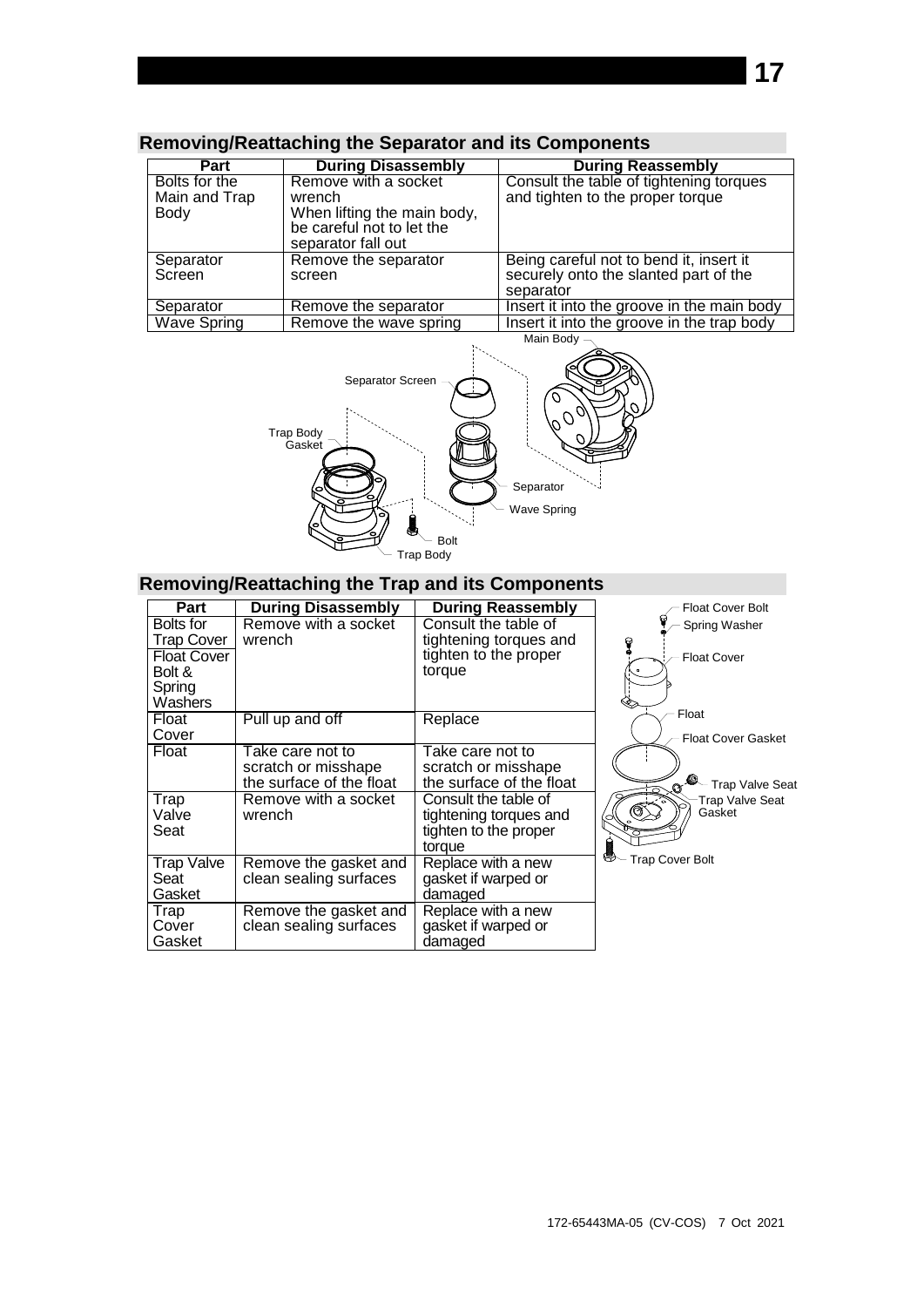#### **Disassembling/Reassembling the Gland and its Components**

In the procedure below, first partially loosen the guide bushing and then remove the valve plug & stem before removing the other parts. (The procedure is most easily performed if the bushing is loosened while it is attached to the valve body.)



**18**

| Part                           | <b>During Disassembly</b> | <b>During Reassembly</b>                                                                                                                                                                     |
|--------------------------------|---------------------------|----------------------------------------------------------------------------------------------------------------------------------------------------------------------------------------------|
| Guide                          | Remove with a             | Consult the table of                                                                                                                                                                         |
| <b>Bushing</b>                 | socket wrench             | tightening torques and                                                                                                                                                                       |
|                                |                           | tighten to the proper torque                                                                                                                                                                 |
| <b>Stuffing Box</b><br>V-Rings | Pull up and out           | Make sure to reassemble<br>the V-rings in the proper<br>orientation; coat the<br>groove with heat-resistant<br>silicon grease; reattach<br>the V-rings with their<br>grooves facing downward |
| Stuffing Box<br>Washer         | Pull up and out           | Reinsert                                                                                                                                                                                     |
| <b>Stuffing Box</b><br>Spring  |                           |                                                                                                                                                                                              |

#### **Parts Inspection**

When parts have been removed, use the following table to inspect the parts and replace any that are found to be defective.

| <b>Inspection Item</b>                                                                      |
|---------------------------------------------------------------------------------------------|
| Gasket(s): Check for warping and damage (Graphite gaskets MUST be replaced if disassembled) |
| Stuffing Box V-rings: Check for warping or damage                                           |
| Valve Plug & Stem, Valve Seat: Check for damage or scratches                                |
| Separator screen: Check for clogging and corrosion                                          |
| Trap Valve Seat: Check for scratches, dents, etc.                                           |
| Float: Check for scratches, dents, etc.                                                     |

#### **Table of Tightening Torques**

|                            |                           | 15 mm $(1/2$ in)                             |                                  | 20 mm $(^{3}/_{4}$ in)                |                                  | 25 mm (1 in)                          |                                  | 40 mm $(11/2$ in)                     |                                  | 50 mm (2 in)                          |
|----------------------------|---------------------------|----------------------------------------------|----------------------------------|---------------------------------------|----------------------------------|---------------------------------------|----------------------------------|---------------------------------------|----------------------------------|---------------------------------------|
| Part                       | Torque<br>N·m<br>(lbf-ft) | Dist.<br>Across<br><b>Flats</b><br>$mm$ (in) | Torque<br>N·m<br>$(Ibf\cdot ft)$ | Dist.<br>Across<br>Flats<br>$mm$ (in) | Torque<br>N·m<br>$(lbf\cdot ft)$ | Dist.<br>Across<br>Flats<br>$mm$ (in) | Torque<br>N·m<br>$(lbf\cdot ft)$ | Dist.<br>Across<br>Flats<br>$mm$ (in) | Torque<br>N·m<br>$(lbf\cdot ft)$ | Dist.<br>Across<br>Flats<br>$mm$ (in) |
| Bolts and Nuts for         | 7                         | 8                                            | 7                                | 8                                     | 7                                | 8                                     | 7                                | 8                                     | 7                                | 8                                     |
| <b>Stem Bracket Plates</b> | (5.1)                     | (5/16)                                       | (5.1)                            | $(^{5}/_{16})$                        | (5.1)                            | $(^{5}/_{16})$                        | (5.1)                            | $(^{5}/_{16})$                        | (5.1)                            | (5/16)                                |
| Guide Bushing              | 120                       | 24                                           | 120                              | 24                                    | 120                              | 24                                    | 120                              | 24                                    | 120                              | 24                                    |
| (Valve Bonnet Section)     | (88)                      | (15/16)                                      | (88)                             | (15/16)                               | (88)                             | (15/16)                               | (88)                             | (15/16)                               | (88)                             | (15/16)                               |
| <b>Bolts for Flange</b>    | 40                        | 17                                           | 40                               | 17                                    | 40                               | 17                                    | 40                               | 17                                    | 50                               | 19                                    |
|                            | (29)                      | (21/32)                                      | (29)                             | (21/32)                               | (29)                             | (21/32)                               | (29)                             | (21/32)                               | (37)                             | $\binom{3}{4}$                        |
| Valve Seat                 | 100                       | 30                                           | 100                              | 30                                    | 125                              | 36                                    | 250                              | 50                                    | 300                              | 60                                    |
|                            | (73)                      | (13/16)                                      | (73)                             | (13/16)                               | (92)                             | $(1^{13}/_{32})$                      | (185)                            | $(1^{31}/_{32})$                      | (220)                            | $(2^3/s)$                             |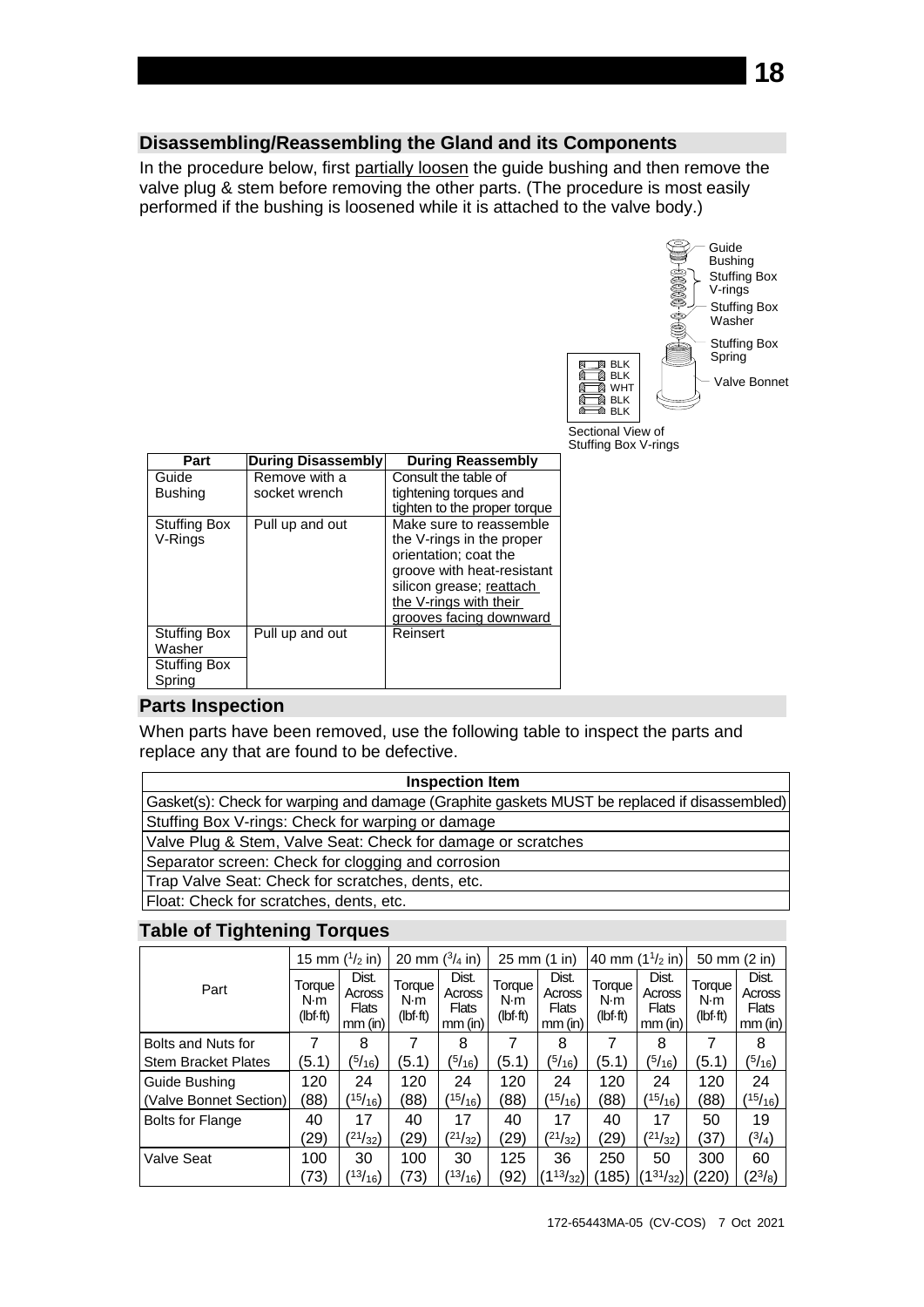**19**

| Bolts for Main Body          | 60            | 17               | 60    | 17             | 60   | 17               | 60   | 17               | 70   | 19               |
|------------------------------|---------------|------------------|-------|----------------|------|------------------|------|------------------|------|------------------|
| and Trap Body                | (44)          | $\binom{21}{32}$ | (44)  | (21/32)        | (44) | (21/32)          | (44) | (21/32)          | (51) | $(^{3}/_{4})$    |
| <b>Bolts for Float Cover</b> |               | 8                |       | 8              | 10   | 10               | 10   | 10               | 20   | 13               |
|                              | (5.1)         | $(^{5}/_{16})$   | (5.1) | $(^{5}/_{16})$ | (7)  | (3/8)            | (7)  | (3/8)            | (15) | (1/2)            |
| <b>Trap Valve Seat</b>       | 10            | 11               | 10    | 11             | 15   | 13               | 15   | 13               | 40   | 17               |
|                              | $\mathcal{T}$ | (7/16)           | (7)   | (7/16)         | (11) | (1/2)            | (11) | (1/2)            | (29) | (21/32)          |
| <b>Bolts for Trap Cover</b>  | 60            | 17               | 60    | 17             | 60   | 17               | 60   | 17               | 70   | 19               |
|                              | (44)          | $\binom{21}{32}$ | (44)  | (21/32)        | (44) | (21/32)          | (44) | (21/32)          | (51) | $\binom{3}{4}$   |
| Nut for Actuator             | 150           | 36               | 150   | 36             | 150  | 36               | 150  | 36               | 150  | 36               |
|                              | (72)          | $(1^{13}/_{32})$ | 72)   | $1^{13}/_{32}$ | (72) | $(1^{13}/_{32})$ | (72) | $(1^{13}/_{32})$ | (72) | $(1^{13}/_{32})$ |

(1 N·m ≈ 10 kg·cm)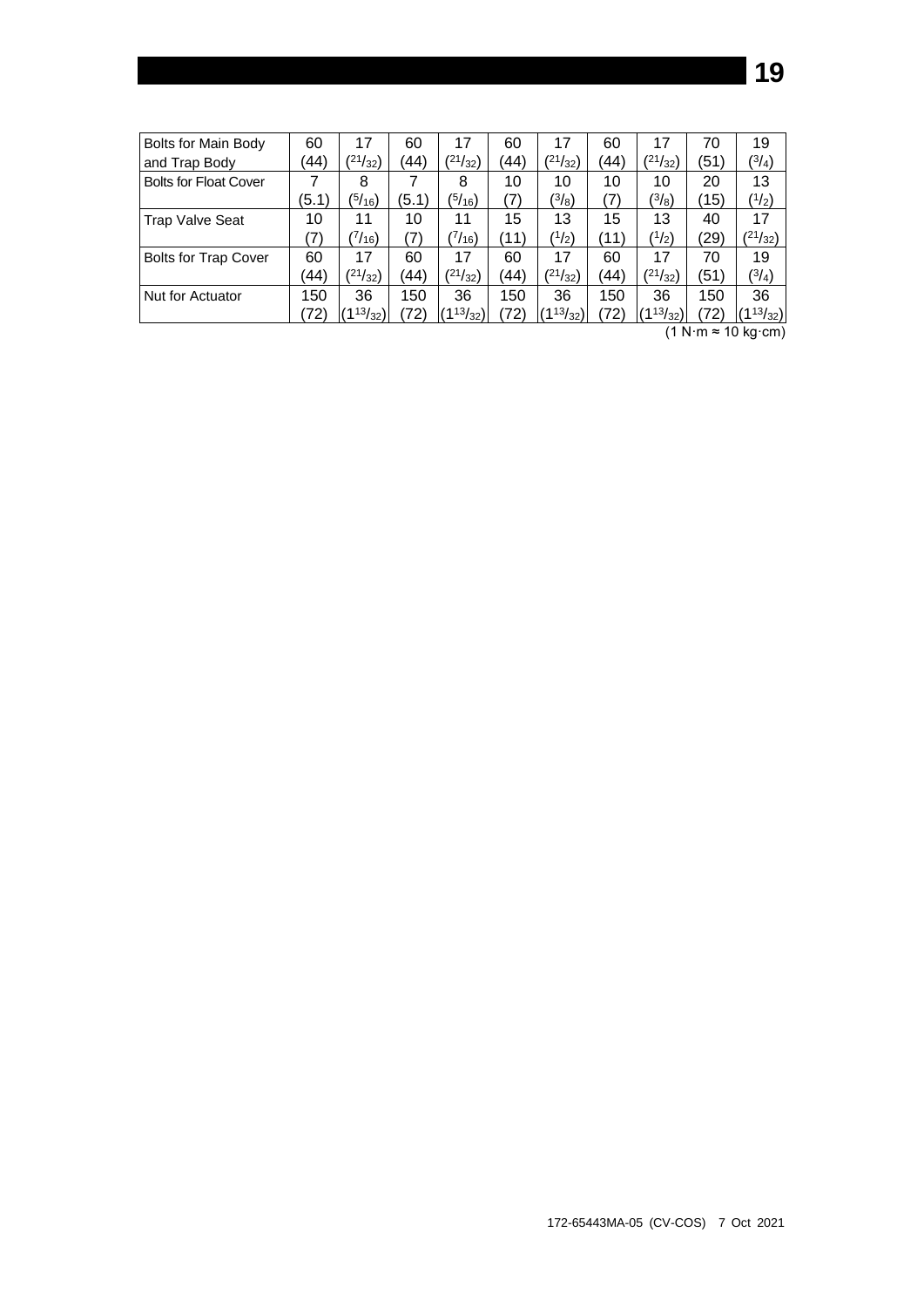## <span id="page-20-0"></span>**Troubleshooting**

**When disassembling or removing the product, wait until the internal pressure equals atmospheric pressure and the surface of the product has cooled to room temperature. Disassembling or removing the product when it is hot or under pressure may lead to discharge of fluids, causing burns, other injuries or damage. ACAUTION** 

When the product fails to operate properly, use the following table to locate the cause and remedy.

| Problem                                                   | <b>Cause</b>                                                                            | <b>Diagnosis</b>                                                                                                          | <b>Remedy (Countermeasure)</b>                                                                                                                                                            |
|-----------------------------------------------------------|-----------------------------------------------------------------------------------------|---------------------------------------------------------------------------------------------------------------------------|-------------------------------------------------------------------------------------------------------------------------------------------------------------------------------------------|
| Valve Leakage                                             | The pressure of the<br>air supply to the<br>positioner is too high                      | Check the pressure of the air<br>supply to the positioner and<br>confirm product specifications                           | Adjust the pressure of the<br>air supply for the positioner<br>to match the pressure in<br>the product specifications                                                                     |
|                                                           | The positioner's zero<br>point is miscalibrated                                         | Check the actuator air supply<br>pressure (on the positioner's<br>pressure gauge) when the<br>operation signal is at 4 mA | If the pressure on the<br>pressure gauge is elevated<br>(not 0 MpaG (0 psig)), adjust<br>the positioner's zero point                                                                      |
|                                                           | The inlet pressure for<br>the valve is too high                                         | Check the inlet pressure for<br>the valve                                                                                 | Operate at an inlet pressure<br>of 1.0 MPaG (150 psig) or<br>less                                                                                                                         |
|                                                           | The valve plug and<br>valve seat are off-<br>center                                     | Move the valve plug & stem<br>up and down and check to<br>see if it catches                                               | Reassemble the valve<br>bonnet section correctly                                                                                                                                          |
|                                                           | There is a problem<br>with the sealing<br>surfaces of the valve<br>plug and valve seat  | Check the valve plug and<br>valve seat                                                                                    | Replace with a new valve<br>plug & stem and valve seat                                                                                                                                    |
| The valve does<br>not travel<br>beyond a<br>certain point | The bellowphragm in<br>the actuator is<br>broken                                        | Check to see if a large<br>amount of air is leaking from<br>the exhaust tap                                               | Replace with a new<br>positioner/actuator unit<br>[Check to make sure that<br>the valve is not operating<br>(traveling) too often and<br>that the ambient<br>temperature is not too high] |
|                                                           | The positioner's<br>internal parts are<br>broken<br>(the diaphragm is<br>cracked, etc.) | Check to see if any unusual<br>noise is coming from the<br>positioner                                                     | Replace with a new<br>positioner/actuator unit<br>[Check to make sure that<br>the valve is not operating<br>(traveling) too often and<br>that the ambient<br>temperature is not too high] |
|                                                           | There is insufficient<br>air supply pressure<br>to the positioner                       | Check the pressure of the air<br>supply to the positioner and<br>refer to product specifications                          | Adjust the supply air<br>pressure for the positioner<br>(Confirm product<br>specifications)                                                                                               |
|                                                           | Malfunction of the<br>signal system                                                     | Check to make sure the<br>controller is emitting a 4 to 20<br>mA signal and that the wires<br>are not disconnected, etc.  | Inspect the controller and<br>repair the signal wiring if<br>necessary                                                                                                                    |

Continued on next page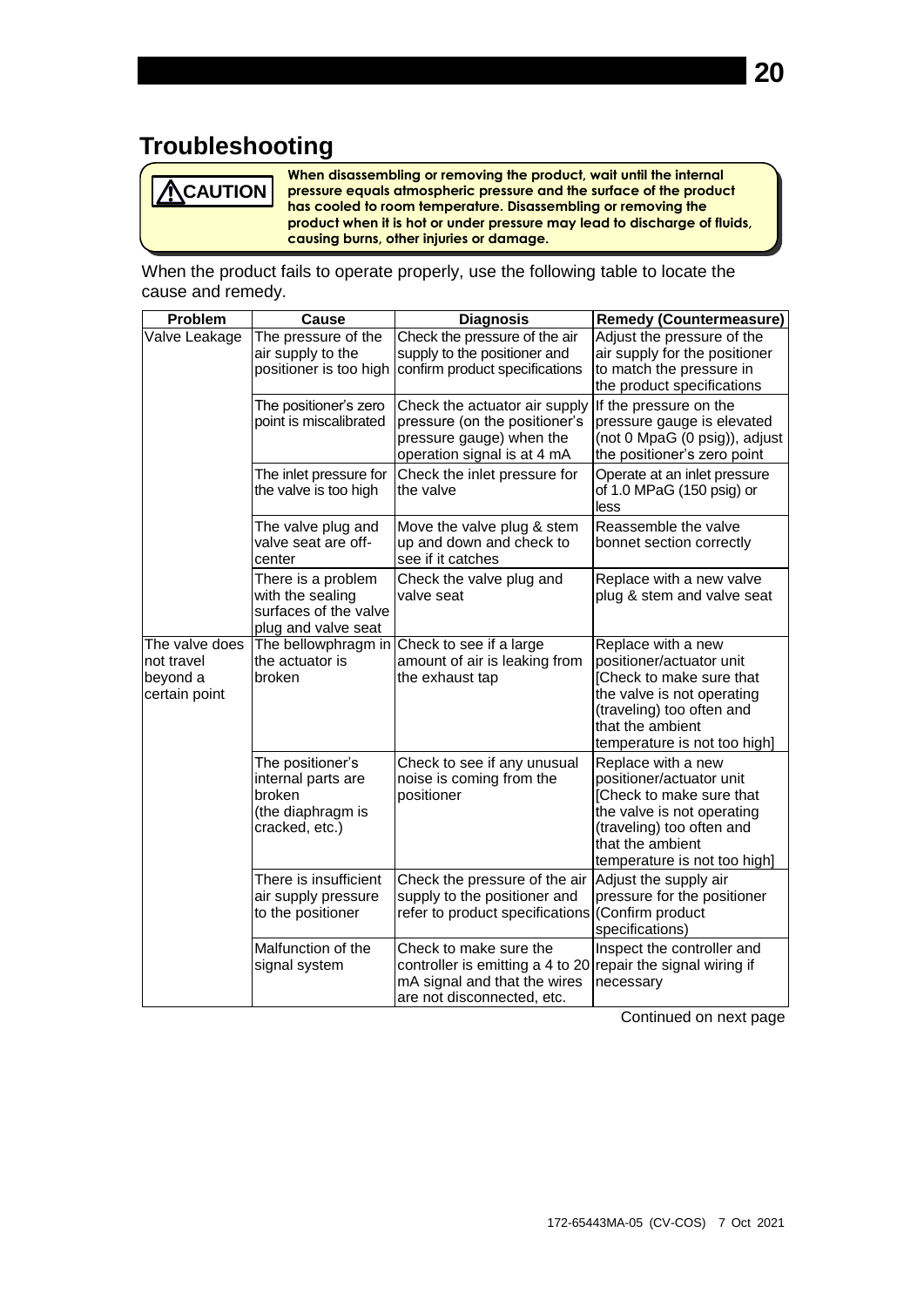| <b>Problem</b>                          | <b>Cause</b>                                                                                     | <b>Diagnosis</b>                                                                                                                                                | <b>Remedy (Countermeasure)</b>                                                                                                                                                            |
|-----------------------------------------|--------------------------------------------------------------------------------------------------|-----------------------------------------------------------------------------------------------------------------------------------------------------------------|-------------------------------------------------------------------------------------------------------------------------------------------------------------------------------------------|
| No movement<br>at all                   | Air is not being<br>supplied to the<br>positioner                                                | Make sure that the<br>compressor is operating as<br>it should; make sure that<br>the regulator connected to<br>the positioner inlet is set                      | Initiate the supply of the<br>designated air supply<br>pressure to the positioner<br>(Confirm product<br>specifications)                                                                  |
|                                         | The input signal wiring<br>is incorrectly<br>connected                                           | Check to make sure the<br>wiring is connected to the<br>correct terminals and that<br>the $+$ and - polarity is not<br>reversed                                 | Correct the connections                                                                                                                                                                   |
|                                         | The input signal is not<br>being input                                                           | Check that 4 to 20 mA is<br>being input by the<br>positioner connection<br>terminals                                                                            | Repair the operation signal<br>origin or repair the signal<br>wiring                                                                                                                      |
|                                         | Positioner's internal<br>parts are broken<br>(the diaphragm is<br>cracked, etc.)                 | Check to see if any<br>unusual noise is coming<br>from the positioner                                                                                           | Replace with a new<br>positioner/actuator unit<br>[Check to make sure that<br>the valve is not operating<br>(traveling) too often and<br>that the ambient<br>temperature is not too high] |
|                                         | There is water or oil<br>inside the positioner                                                   | Check to see if there is<br>water or oil entrained in the<br>supply air; check to see if<br>the humidity at the control<br>valve piping location is too<br>high | Replace with a new<br>positioner/actuator unit and<br>improve the quality of the<br>air supply                                                                                            |
| Valve opens<br>and closes too<br>slowly | There is water or oil<br>inside the positioner                                                   | Check to see if there is<br>water or oil entrained in the<br>air supply                                                                                         | Replace with a new<br>positioner/actuator unit and<br>improve the quality of the<br>air supply                                                                                            |
|                                         | The filter regulator is<br>clogged                                                               | Check the filter                                                                                                                                                | Clean the filter or replace<br>with a new filter                                                                                                                                          |
| Valve travel is<br>unstable             | The setting of the<br>controller is faulty                                                       | Check the set value based<br>on the controller's PID<br>parameters                                                                                              | Adjust the controller's<br>setting values                                                                                                                                                 |
| Steam is<br>blowing                     | There is a build-up of<br>dirt on the trap valve<br>seat or on the float                         | Check the trap valve seat<br>and the float                                                                                                                      | Clean or replace with a new<br>trap valve seat or float                                                                                                                                   |
|                                         | The body is installed<br>tilted                                                                  | Check the installation<br>conditions                                                                                                                            | Correct the installation                                                                                                                                                                  |
|                                         | The float is deformed                                                                            | Check the float                                                                                                                                                 | Replace with a new float<br>(Inspect for water hammer<br>or freezing)                                                                                                                     |
|                                         | There is vibration in<br>the piping                                                              | Check the piping<br>conditions                                                                                                                                  | Remove the source of the<br>vibration or reinforce the<br>piping supports                                                                                                                 |
| is discharged                           | No condensate The primary pressure<br>exceeds the trap valve<br>seat maximum<br>working pressure | Check the primary<br>pressure                                                                                                                                   | Change to a suitable<br>pressure                                                                                                                                                          |
|                                         | Water is inside the<br>float                                                                     | Check the float                                                                                                                                                 | Replace with a new float<br>(Investigate to see if the<br>flow medium contains<br>corrosive substances)                                                                                   |
|                                         | Output piping is<br>clogged                                                                      | Check the outlet piping                                                                                                                                         | Clean or modify the piping                                                                                                                                                                |
|                                         | The trap valve seat is<br>clogged                                                                | Check the trap valve seat                                                                                                                                       | Clean or replace with a new<br>trap valve seat                                                                                                                                            |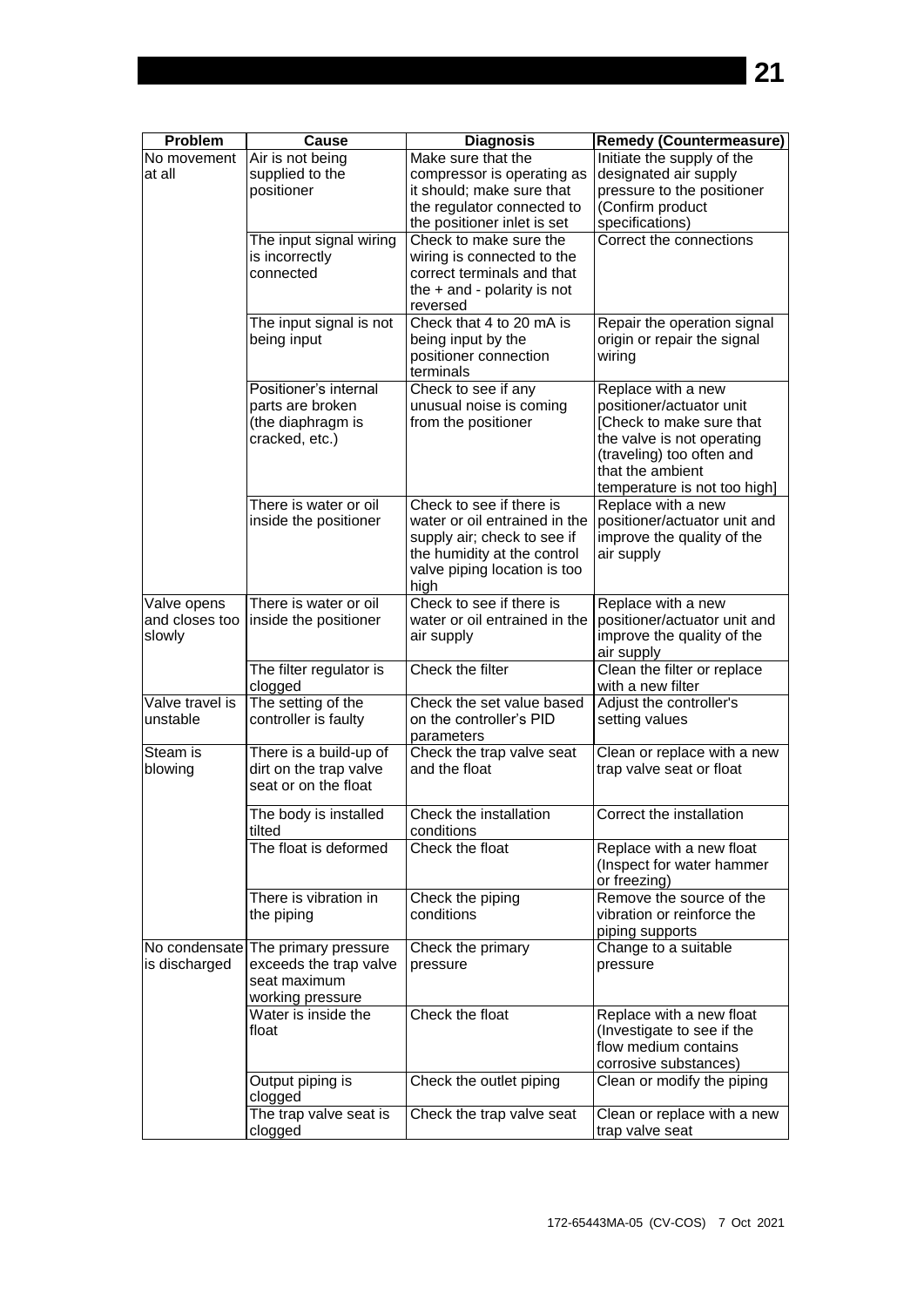## <span id="page-22-0"></span>**TLV EXPRESS LIMITED WARRANTY**

Subject to the limitations set forth below, TLV CO., LTD., a Japanese corporation ("**TLV**"), warrants that products which are sold by it, TLV International Inc. ("**TII**") or one of its group companies excluding TLV Corporation (a corporation of the United States of America), (hereinafter the "**Products**") are designed and manufactured by TLV, conform to the specifications published by TLV for the corresponding part numbers (the "**Specifications**") and are free from defective workmanship and materials. The party from whom the Products were purchased shall be known hereinafter as the "**Seller**". With regard to products or components manufactured by unrelated third parties (the "**Components**"), TLV provides no warranty other than the warranty from the third party manufacturer(s), if any.

#### **Exceptions to Warranty**

This warranty does not cover defects or failures caused by:

- 1. improper shipping, installation, use, handling, etc., by persons other than TLV, TII or TLV group company personnel, or service representatives authorized by TLV; or
- 2. dirt, scale or rust, etc.; or
- 3. improper disassembly and reassembly, or inadequate inspection and maintenance by persons other than TLV or TLV group company personnel, or service representatives authorized by TLV; or
- 4. disasters or forces of nature or Acts of God; or
- 5. abuse, abnormal use, accidents or any other cause beyond the control of TLV, TII or TLV group companies; or
- 6. improper storage, maintenance or repair; or
- 7. operation of the Products not in accordance with instructions issued with the Products or with accepted industry practices; or
- 8. use for a purpose or in a manner for which the Products were not intended; or
- 9. use of the Products in a manner inconsistent with the Specifications; or
- 10. use of the Products with Hazardous Fluids (fluids other than steam, air, water, nitrogen, carbon dioxide and inert gases (helium, neon, argon, krypton, xenon and radon)); or
- 11. failure to follow the instructions contained in the TLV Instruction Manual for the Product.

#### **Duration of Warranty**

This warranty is effective for a period of one (1) year after delivery of Products to the first end user. Notwithstanding the foregoing, asserting a claim under this warranty must be brought within three (3) years after the date of delivery to the initial buyer if not sold initially to the first end user.

ANY IMPLIED WARRANTIES NOT NEGATED HEREBY WHICH MAY ARISE BY OPERATION OF LAW, INCLUDING THE IMPLIED WARRANTIES OF MERCHANTABILITY AND FITNESS FOR A PARTICULAR PURPOSE AND ANY EXPRESS WARRANTIES NOT NEGATED HEREBY, ARE GIVEN SOLELY TO THE INITIAL BUYER AND ARE LIMITED IN DURATION TO ONE (1) YEAR FROM THE DATE OF SHIPMENT BY THE SELLER.

#### **Exclusive Remedy**

THE EXCLUSIVE REMEDY UNDER THIS WARRANTY, UNDER ANY EXPRESS WARRANTY OR UNDER ANY IMPLIED WARRANTIES NOT NEGATED HEREBY (INCLUDING THE IMPLIED WARRANTIES OF MERCHANTABILITY AND FITNESS FOR A PARTICULAR PURPOSE), IS **REPLACEMENT**; PROVIDED: (a) THE CLAIMED DEFECT IS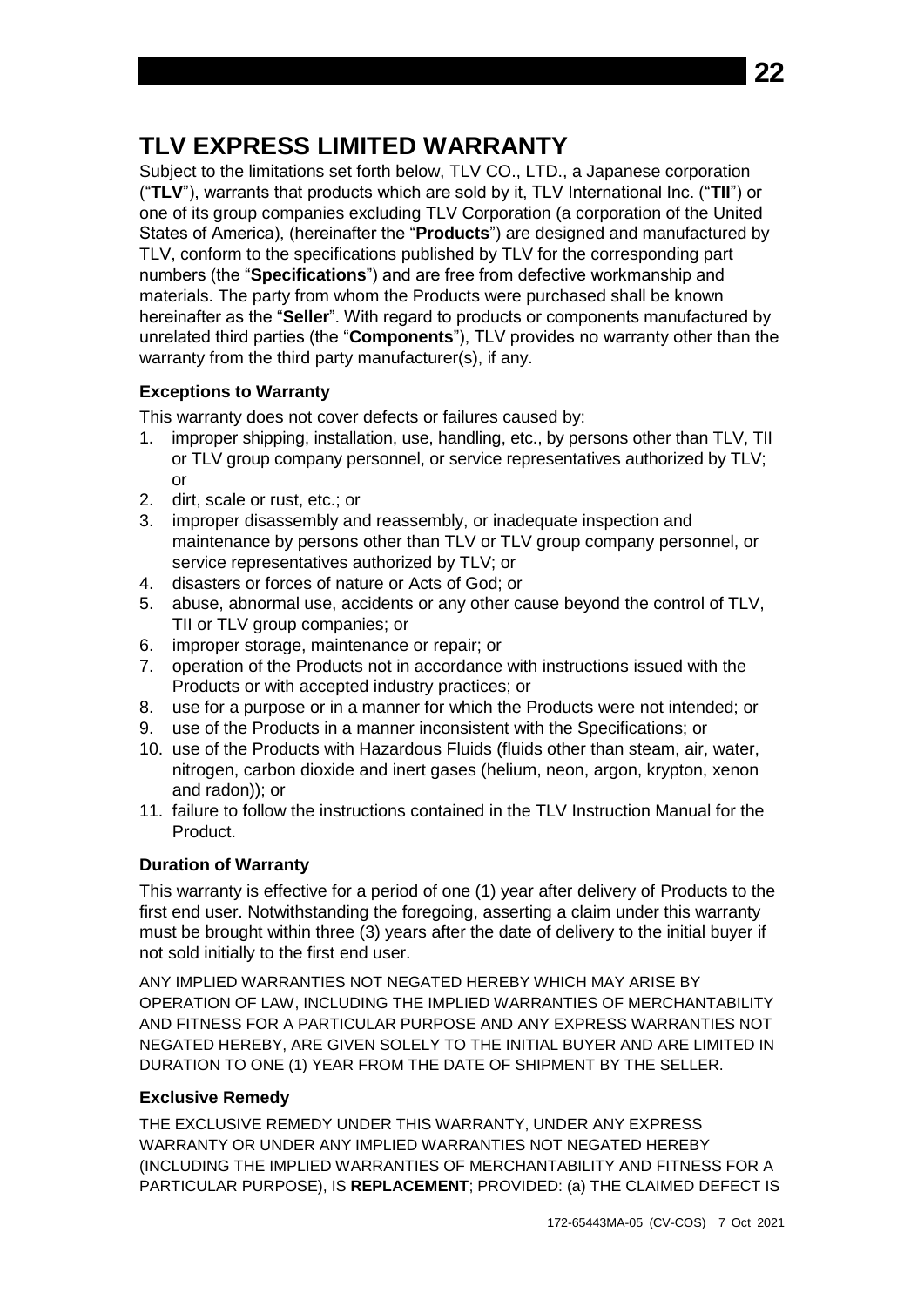REPORTED TO THE SELLER IN WRITING WITHIN THE WARRANTY PERIOD, INCLUDING A DETAILED WRITTEN DESCRIPTION OF THE CLAIMED DEFECT AND HOW AND WHEN THE CLAIMED DEFECTIVE PRODUCT WAS USED; AND (b) THE CLAIMED DEFECTIVE PRODUCT AND A COPY OF THE PURCHASE INVOICE IS RETURNED TO THE SELLER, FREIGHT AND TRANSPORTATION COSTS PREPAID, UNDER A RETURN MATERIAL AUTHORIZATION AND TRACKING NUMBER ISSUED BY THE SELLER. ALL LABOR COSTS, SHIPPING COSTS, AND TRANSPORTATION COSTS ASSOCIATED WITH THE RETURN OR REPLACEMENT OF THE CLAIMED DEFECTIVE PRODUCT ARE SOLELY THE RESPONSIBILITY OF BUYER OR THE FIRST END USER. THE SELLER RESERVES THE RIGHT TO INSPECT ON THE FIRST END USER'S SITE ANY PRODUCTS CLAIMED TO BE DEFECTIVE BEFORE ISSUING A RETURN MATERIAL AUTHORIZATION. SHOULD SUCH INSPECTION REVEAL, IN THE SELLER'S REASONABLE DISCRETION, THAT THE CLAIMED DEFECT IS NOT COVERED BY THIS WARRANTY, THE PARTY ASSERTING THIS WARRANTY SHALL PAY THE SELLER FOR THE TIME AND EXPENSES RELATED TO SUCH ON-SITE INSPECTION.

#### **Exclusion of Consequential and Incidental Damages**

IT IS SPECIFICALLY ACKNOWLEDGED THAT THIS WARRANTY, ANY OTHER EXPRESS WARRANTY NOT NEGATED HEREBY, AND ANY IMPLIED WARRANTY NOT NEGATED HEREBY, INCLUDING THE IMPLIED WARRANTIES OF MERCHANTABILITY AND FITNESS FOR A PARTICULAR PURPOSE, DO NOT COVER, AND NEITHER TLV, TII NOR ITS TLV GROUP COMPANIES WILL IN ANY EVENT BE LIABLE FOR, INCIDENTAL OR CONSEQUENTIAL DAMAGES, INCLUDING, BUT NOT LIMITED TO LOST PROFITS, THE COST OF DISASSEMBLY AND SHIPMENT OF THE DEFECTIVE PRODUCT, INJURY TO OTHER PROPERTY, DAMAGE TO BUYER'S OR THE FIRST END USER'S PRODUCT, DAMAGE TO BUYER'S OR THE FIRST END USER'S PROCESSES, LOSS OF USE, OR OTHER COMMERCIAL LOSSES. WHERE, DUE TO OPERATION OF LAW, CONSEQUENTIAL AND INCIDENTAL DAMAGES UNDER THIS WARRANTY, UNDER ANY OTHER EXPRESS WARRANTY NOT NEGATED HEREBY OR UNDER ANY IMPLIED WARRANTY NOT NEGATED HEREBY (INCLUDING THE IMPLIED WARRANTIES OF MERCHANTABILITY AND FITNESS FOR A PARTICULAR PURPOSE) CANNOT BE EXCLUDED, SUCH DAMAGES ARE EXPRESSLY LIMITED IN AMOUNT TO THE PURCHASE PRICE OF THE DEFECTIVE PRODUCT. THIS EXCLUSION OF CONSEQUENTIAL AND INCIDENTAL DAMAGES, AND THE PROVISION OF THIS WARRANTY LIMITING REMEDIES HEREUNDER TO REPLACEMENT, ARE INDEPENDENT PROVISIONS, AND ANY DETERMINATION THAT THE LIMITATION OF REMEDIES FAILS OF ITS ESSENTIAL PURPOSE OR ANY OTHER DETERMINATION THAT EITHER OF THE ABOVE REMEDIES IS UNENFORCEABLE, SHALL NOT BE CONSTRUED TO MAKE THE OTHER PROVISIONS UNENFORCEABLE.

#### **Exclusion of Other Warranties**

THIS WARRANTY IS IN LIEU OF ALL OTHER WARRANTIES, EXPRESS OR IMPLIED, AND ALL OTHER WARRANTIES, INCLUDING BUT NOT LIMITED TO THE IMPLIED WARRANTIES OF MERCHANTABILITY AND FITNESS FOR A PARTICULAR PURPOSE, ARE EXPRESSLY DISCLAIMED.

#### **Severability**

Any provision of this warranty which is invalid, prohibited or unenforceable in any jurisdiction shall, as to such jurisdiction, be ineffective to the extent of such invalidity, prohibition or unenforceability without invalidating the remaining provisions hereof, and any such invalidity, prohibition or unenforceability in any such jurisdiction shall not invalidate or render unenforceable such provision in any other jurisdiction.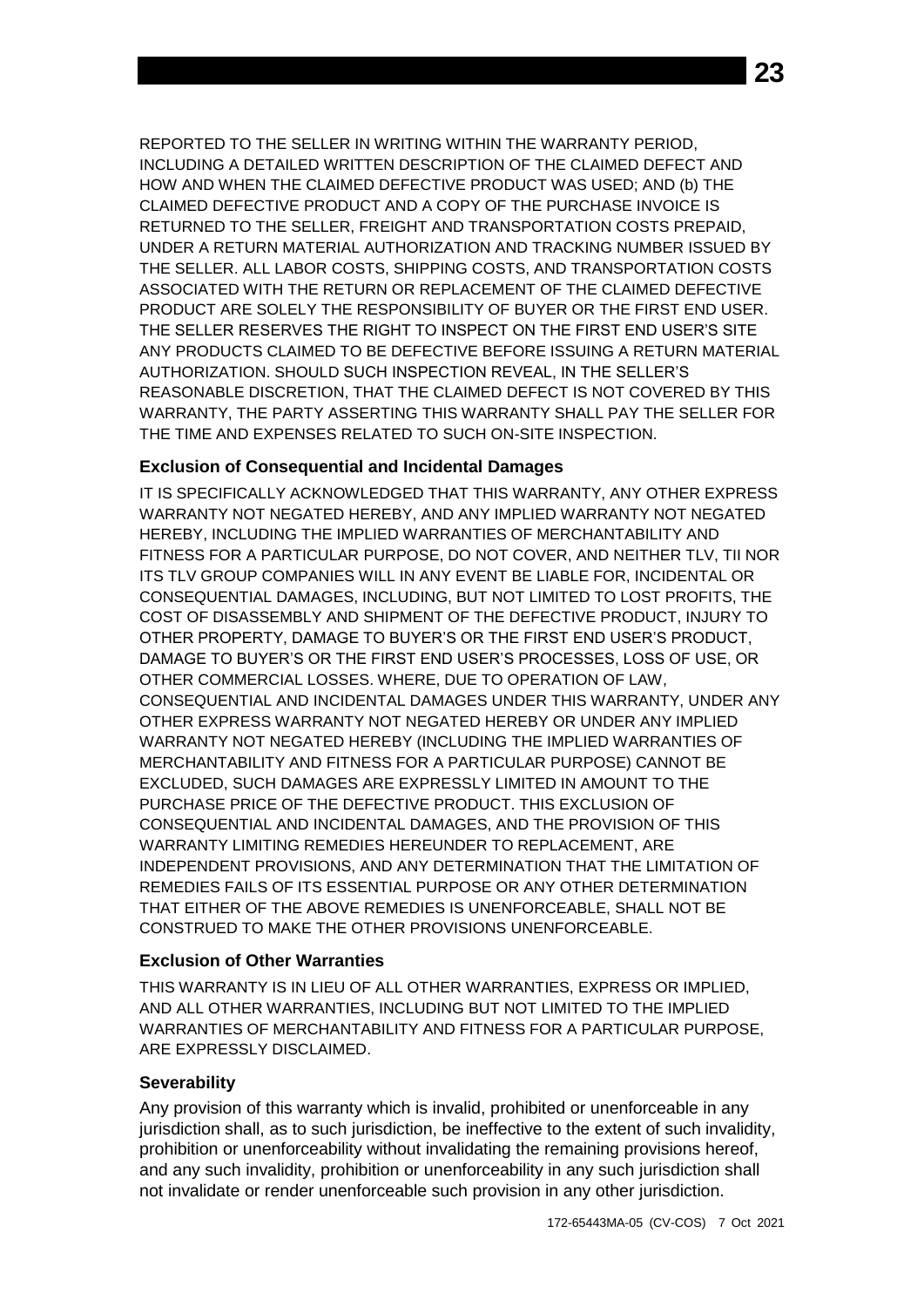172-65443MA-05 (CV-COS) 7 Oct 2021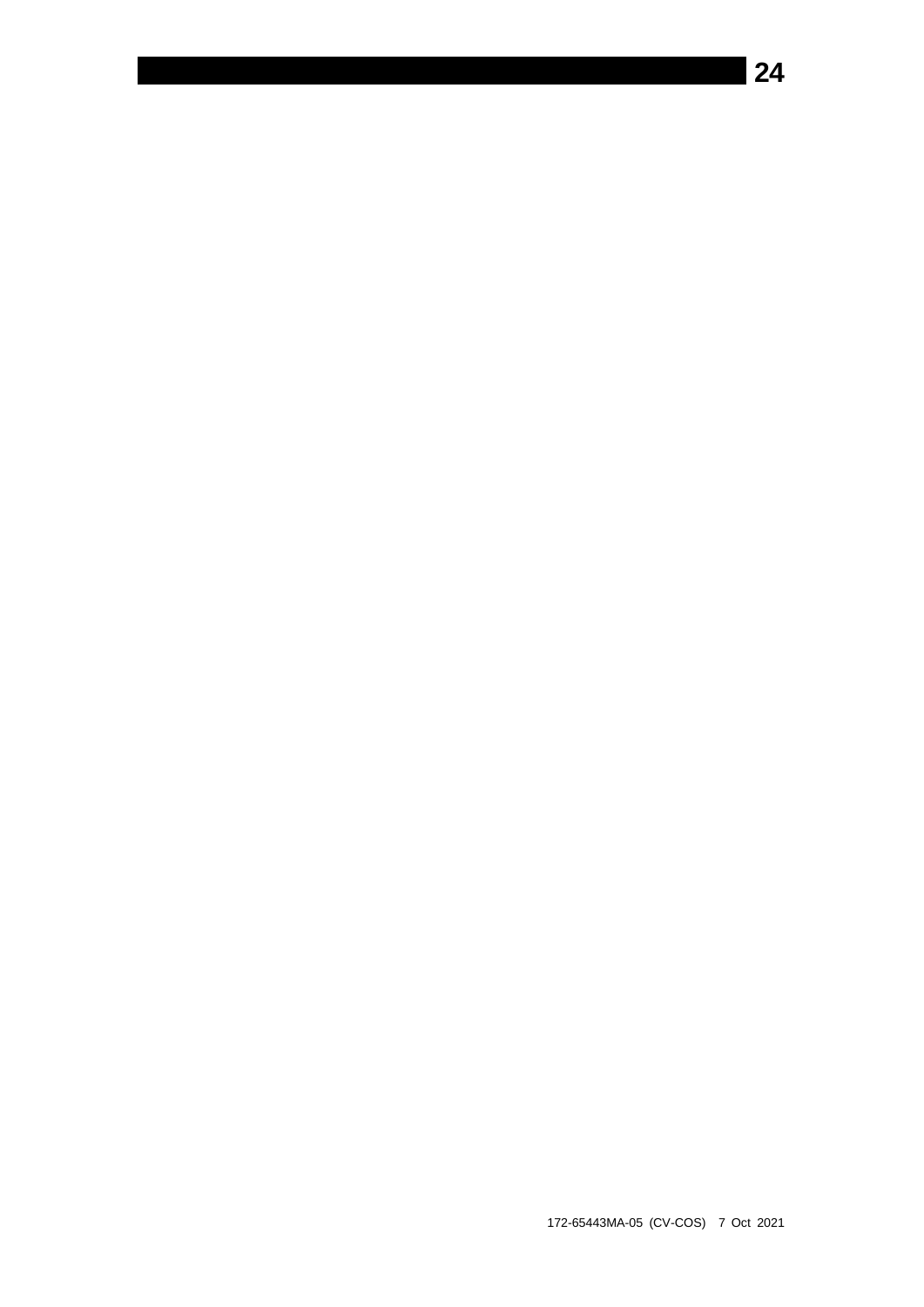**25**

## <span id="page-25-0"></span>**Service**

For Service or Technical Assistance: Contact your TLV representative or your regional TLV office.

| In Europe:                                                                                             |                                                      |
|--------------------------------------------------------------------------------------------------------|------------------------------------------------------|
| <b>TLV. EURO ENGINEERING GmbH</b>                                                                      | Tel: [49]-(0)7263-9150-0                             |
| Daimler-Benz-Straße 16-18, 74915 Waibstadt, Germany                                                    | Fax: [49]-(0)7263-9150-50                            |
| TLV. EURO ENGINEERING UK LTD.                                                                          |                                                      |
| Units 7 & 8, Furlong Business Park, Bishops Cleeve, Gloucestershire GL52<br>8TW, U.K.                  | Tel: [44]-(0)1242-227223<br>Fax: [44]-(0)1242-223077 |
| <b>TLV EURO ENGINEERING FRANCE SARL</b>                                                                |                                                      |
| Parc d'Ariane 2, bât. C, 290 rue Ferdinand Perrier, 69800 Saint Priest,<br><b>France</b>               | Tel: [33]-(0)4-72482222<br>Fax: [33]-(0)4-72482220   |
| In North America:                                                                                      |                                                      |
| <b>TLV. CORPORATION</b>                                                                                | Tel: [1]-704-597-9070                                |
| 13901 South Lakes Drive, Charlotte, NC 28273-6790, U.S.A.                                              | Fax: [1]-704-583-1610                                |
| In Mexico and Latin America:<br><b>TLV. ENGINEERING S. A. DE C. V.</b>                                 |                                                      |
| Av. Jesús del Monte 39-B-1001, Col. Hda. de las Palmas, Huixquilucan,<br>Edo. de México, 52763, Mexico | Tel: [52]-55-5359-7949<br>Fax: [52]-55-5359-7585     |
| In Oceania:                                                                                            |                                                      |
| <b>TLV. PTY LIMITED</b>                                                                                | Tel: [61]-(0)3-9873 5610                             |
| Unit 8, 137-145 Rooks Road, Nunawading, Victoria 3131, Australia                                       | Fax: [61]-(0)3-9873 5010                             |
| In East Asia:                                                                                          |                                                      |
| <b>TLV. PTE LTD</b>                                                                                    | Tel: [65]-6747 4600                                  |
| 36 Kaki Bukit Place, #02-01/02, Singapore 416214                                                       | Fax: [65]-6742 0345                                  |
| TLV. SHANGHAI CO., LTD.                                                                                | Tel: [86]-(0)21-6482-8622                            |
| Room 5406, No. 103 Cao Bao Road, Shanghai, China 200233                                                | Fax: [86]-(0)21-6482-8623                            |
| TLV. ENGINEERING SDN. BHD.                                                                             |                                                      |
| No.16, Jalan MJ14, Taman Industri Meranti Jaya, 47120 Puchong,<br>Selangor, Malaysia                   | Tel: [60]-3-8065-2928<br>Fax: [60]-3-8065-2923       |
| <b>TLV PRIVATE LIMITED</b>                                                                             |                                                      |
| 252/94 (K-L) 17th Floor, Muang Thai-Phatra Complex Tower B,                                            | Tel: [66]-2-693-3799                                 |
| Rachadaphisek Road, Huaykwang, Bangkok 10310, Thailand                                                 | Fax: [66]-2-693-3979                                 |
| TLV. INC.                                                                                              |                                                      |
| #302-1 Bundang Technopark B, 723 Pangyo-ro, Bundang, Seongnam,                                         | Tel: [82]-(0)31-726-2105                             |
| Gyeonggi, 13511, Korea                                                                                 | Fax: [82]-(0)31-726-2195                             |
| In the Middle East:<br><b>TLV. ENGINEERING FZCO</b>                                                    |                                                      |
| Building 2W, No. M002, PO Box 371684, Dubai Airport Free Zone, Dubai,                                  |                                                      |
| <b>UAE</b>                                                                                             | Email: sales-me@tlv.co.jp                            |
| In Other Countries:                                                                                    |                                                      |
| TLV. INTERNATIONAL, INC.                                                                               | Tel: [81]-(0)79-427-1818                             |
| 881 Nagasuna, Noguchi, Kakogawa, Hyogo 675-8511, Japan                                                 | Fax: [81]-(0)79-425-1167                             |
| <b>Manufacturer:</b>                                                                                   |                                                      |
| $T\mathbf{L}$                                                                                          | Tel: [81]-(0)79-422-1122                             |
| 881 Nagasuna, Noguchi, Kakogawa, Hyogo 675-8511, Japan                                                 | Fax: [81]-(0)79-422-0112                             |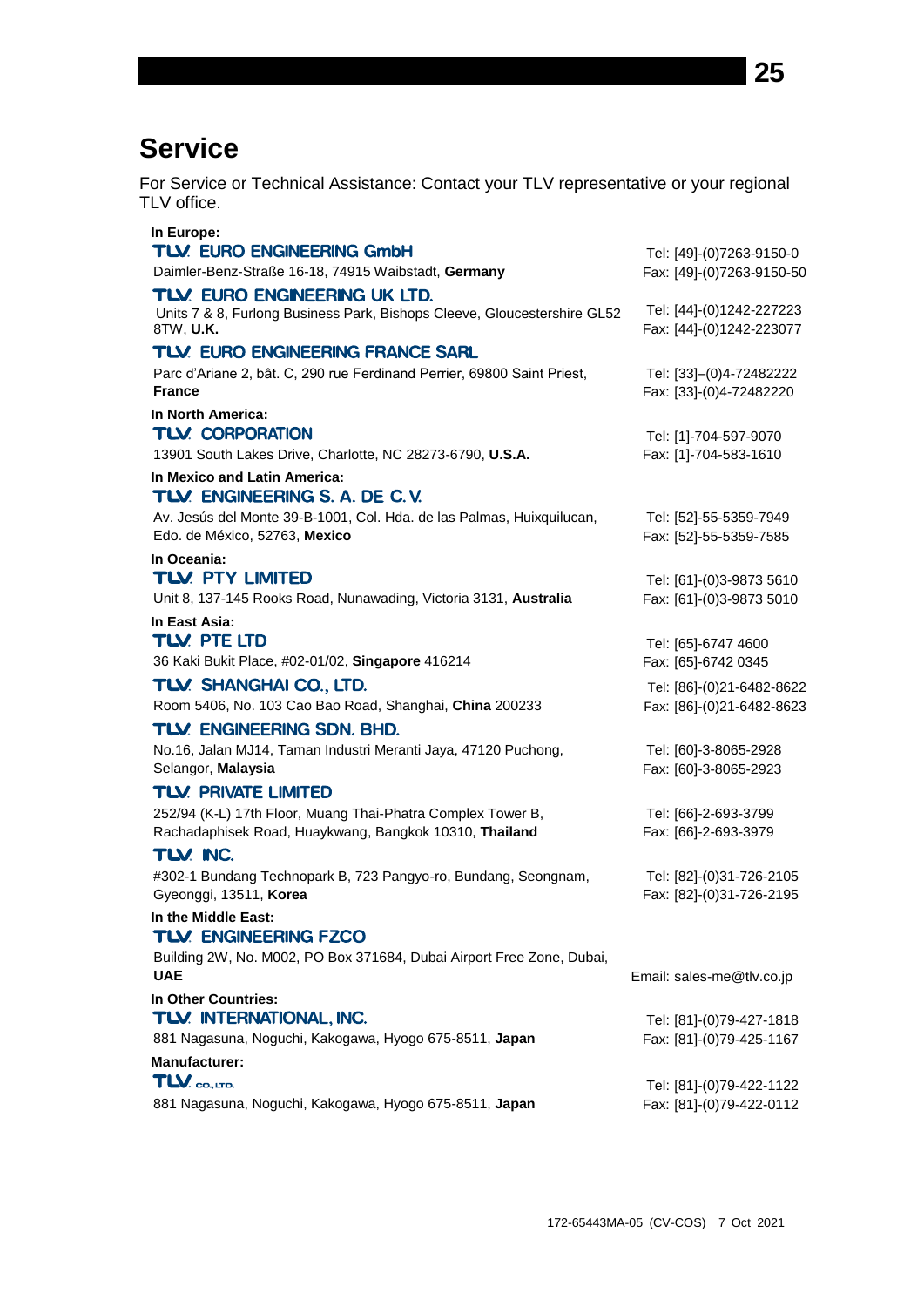#### <span id="page-26-0"></span>**Options Install properly and DO NOT use this product outside the recommended operating pressure, temperature and other specification ranges. Improper use may result in such hazards as damage to the product or malfunctions which may lead to serious accidents. Local regulations may restrict the use of this product to below the conditions quoted. CAUTION Take measures to prevent people from coming into direct contact with product outlets. Failure to do so may result in burns or other injury from the discharge of fluids. ACAUTION**

The following options are available to meet individual specification requirements, so please verify your particular product.



**26**

#### **Body Options (Section A) (Standard: Flangeless)**



#### **Applications for Use**

Where there are large amounts of dirt or scale, or for applications such as heating in which the equipment is shut down for long periods of time, be sure to install a blow/ purge valve.

- 1. Remove the plug (optional) from the main body and install the blow/purge valve.
- 2. Open the blow/purge valve and blow any residual dirt and scale off of the screen.
- 3. Periodically activate the blow/purge valve to keep the system free of dirt and scale.